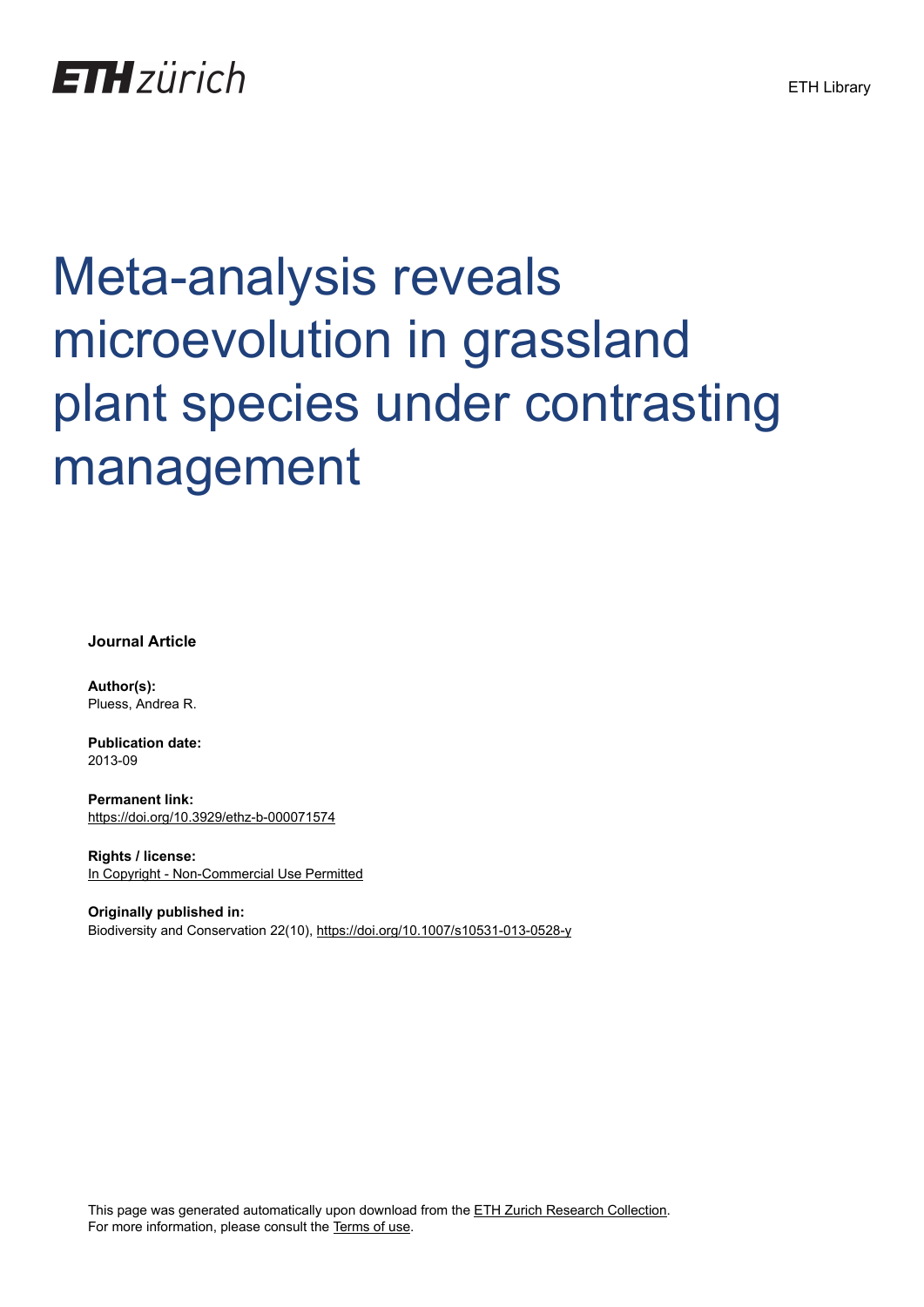ORIGINAL PAPER

# Meta-analysis reveals microevolution in grassland plant species under contrasting management

Andrea R. Pluess

Received: 24 August 2012 / Accepted: 9 July 2013 / Published online: 26 July 2013 - Springer Science+Business Media Dordrecht 2013

Abstract Grassland species might be under differential selection pressure due to management regimes by man or unmanaged grazers. To investigate microevolutionary changes in plants, I used a meta-analysis and a comparative approach. This analysis incorporates 28 studies on 19 species in 3 paired management regimes with a total of 152 reported trait values resulting in 40 pooled Hedge's d effect sizes on genetic, vegetative and reproductive traits as well as 83 Hedge's ds of 14 specific traits. Of the pooled and specific traits, 60 and 72  $%$  indicated divergent selection pressures within a management regime. The pooled Hedge's ds did not differ among the management regimes. Within mown versus grazed sites, trait groups were affected differently with increased reproductive traits in plants originating from grazed sites. In the other management regimes, the trait groups were affected similarly, except of some specific traits. Longevity, palatability, clonality and biome origin did not explain differences in pooled effect sizes, but tended to explain differences in some specific traits. Overall, general selection patterns were rare probably due to a high heterogeneity of among and within species responses, which might level each other out. Moreover, the number of data points per group of interest is often low and thus, for a final conclusion more studies are needed. Nonetheless, the divergent plant reactions indicate that selection pressures within paired management regimes might be large enough to induce microevolutionary changes in grasslands. Subsequently, the increased variation within species under different management techniques might buffer species persistence in the long term.

Keywords Contemporary evolution · Grassland · Habitat selection · Land-use · Review

# Introduction

Species occurring along broad ecological amplitudes are expected to be under divergent selection pressure due to the different environmental cues which they encounter in the

A. R. Pluess  $(\boxtimes)$ 

Department of Environmental Systems Science, Swiss Federal Institute of Technology Zurich (ETH Zurich), Universitaetstrasse 16, 8092 Zürich, Switzerland

e-mail: andrea.pluess@env.ethz.ch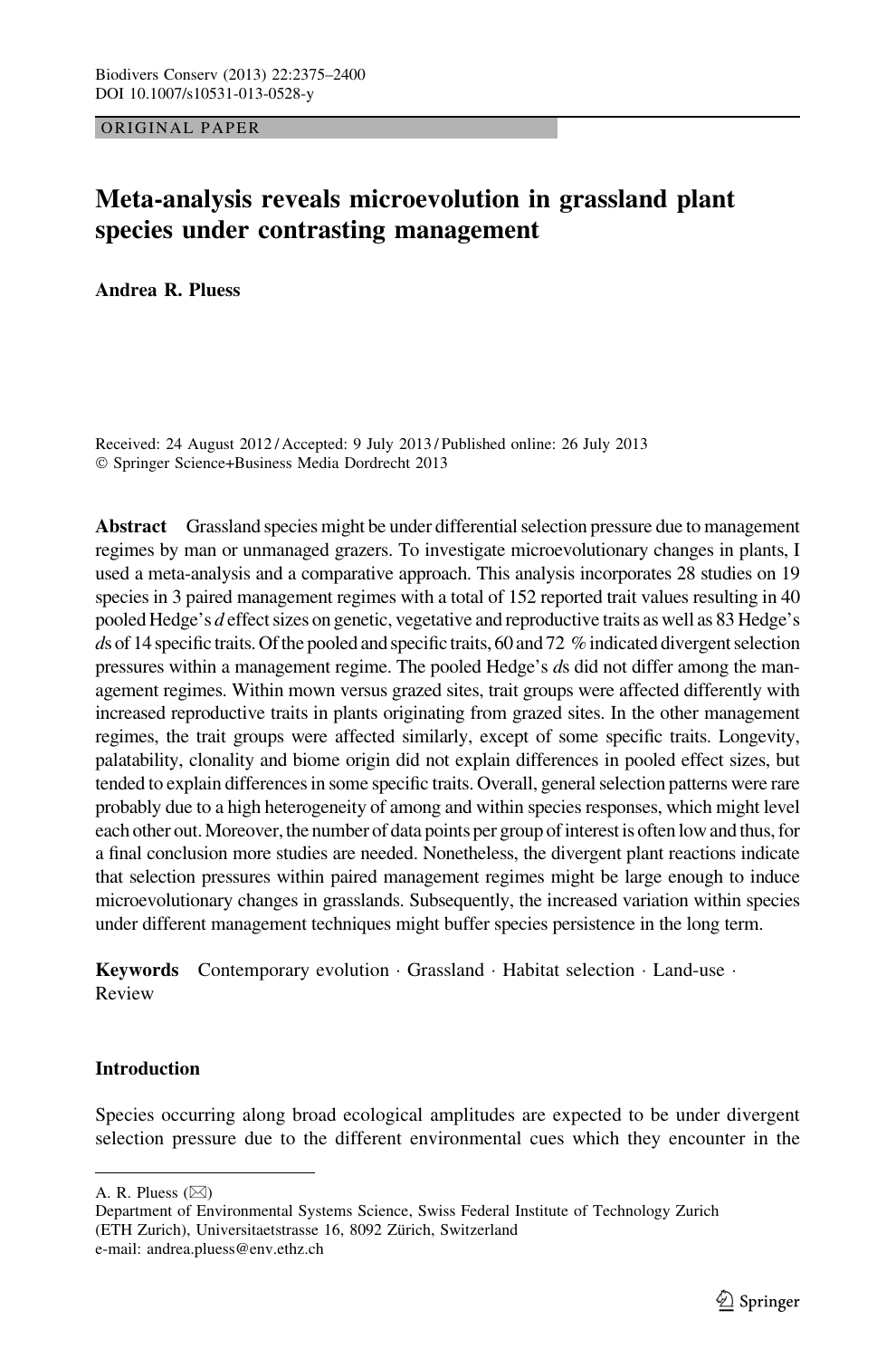contrasting habitats. Indeed, local adaptation along environmental gradients was found in plants and animals (Reznick and Ghalambor [2001;](#page-25-0) Leimu and Fischer [2008](#page-24-0); Savolainen [2011\)](#page-25-0). Environmental gradients might not only be of natural origin but might also be determined by anthropogenic influences. There is recent evidence, that such anthropogenic changes can have microevolutionary consequences (Ashley et al. [2003\)](#page-24-0). The probably most prominent case is the evolution of heavy metal tolerant plants in considerably polluted areas (reviewed in Bone and Farres [2001\)](#page-24-0). Other examples of microevolutionary changes, which are also a byproduct of anthropogenic land-use, include the effects of contrasting management regimes on plants of semi-natural habitats such as grasslands (Fischer et al. [2008\)](#page-24-0). Different ecotypes might emerge due to contrasting management (Reisch and Poschlod [2009](#page-25-0)). While at local scale within species genetic diversity might thereby decrease, at landscape scale differential selection pressure maintains or even increases genetic diversity, which is an important pre-requisite for further evolutionary changes. The understanding of these microevolutionary processes forms the basis for the preservation of the evolutionary potential of grassland plant species, an actual conservation concern (Pico and van Groenendael [2007](#page-25-0)).

After the last glacial maxima, natural grassland formed on shallow soils of e.g. outcrops, steep slopes (Poschlod and WallisDeVries [2002\)](#page-25-0) and above the tree line in Central Europe. Since the Neolithic period, livestock husbandry in forests fostered herbaceous species and triggered the development of common pastures which expanded throughout Central Europe during the Roman Empire (Pott [1996\)](#page-25-0). The continuation of agricultural traditions maintained the grasslands for centuries (Bätzing  $2003$ ). Due to the regular reduction of biomass, woody species are mostly excluded. Natural grazers and re-occurring fire regimes maintain grasslands in other regions of the world, such as semi-dry areas and the African Savannah (Norton-Griffiths [1979\)](#page-25-0). Today, traditional grassland management, especially in Central Europe, is under economic pressure and leads to intensification but also abandonment of formerly extensively used grasslands (Lachat et al. [2010](#page-24-0); Stöcklin et al. [2007](#page-25-0)). In all grasslands over the world, selection pressure on plant species might change due to the intensity of disturbance induced by haying, livestock or unmanaged, free-ranging grazers as well as the abandonment of the former land-use.

Management regimes have the potential to shape grassland plant communities (Poschlod and WallisDeVries [2002\)](#page-25-0). At the species level, evolution might be influenced by the management regime because each regime represents another set of potential selection pressures. The applied managements might thereby promote traits such as the reproductive investment, height and flowering phenology differently within a species. In addition, plant reaction to selection pressures might depend on its life-history traits. For example, grazing will affect non-palatable species less than palatable ones or microevolution might be more rapid in annuals due to their shorter life cycles. Indirect effects of the management have further potential to shape plant traits: The trampling of ungulates disturbs the grounds which enhances seed establishment. This might lead to an increase in genetic diversity within a site, while clonal growth (cf. Silvertown and Charlesworth [2001\)](#page-25-0) might reduce genetic diversity of a species in the long-term (Schmid [1990\)](#page-25-0). Clonality is a life strategy especially favored in environmental conditions where sexual reproductive success is less guaranteed (Callaghan and Emannualson [1985](#page-24-0)). Clonal growth might therefore be fostered in grasslands which are mown before the seeds mature. Moreover, clonality might enhance competitive ability, an important trait especially in abandoned sites where vegetative cover increases. Traits for competitive ability have been shown to increase before the herbaceous species become eventually outcompeted (Ronce and Olivieri [1997](#page-25-0)) and locally extinct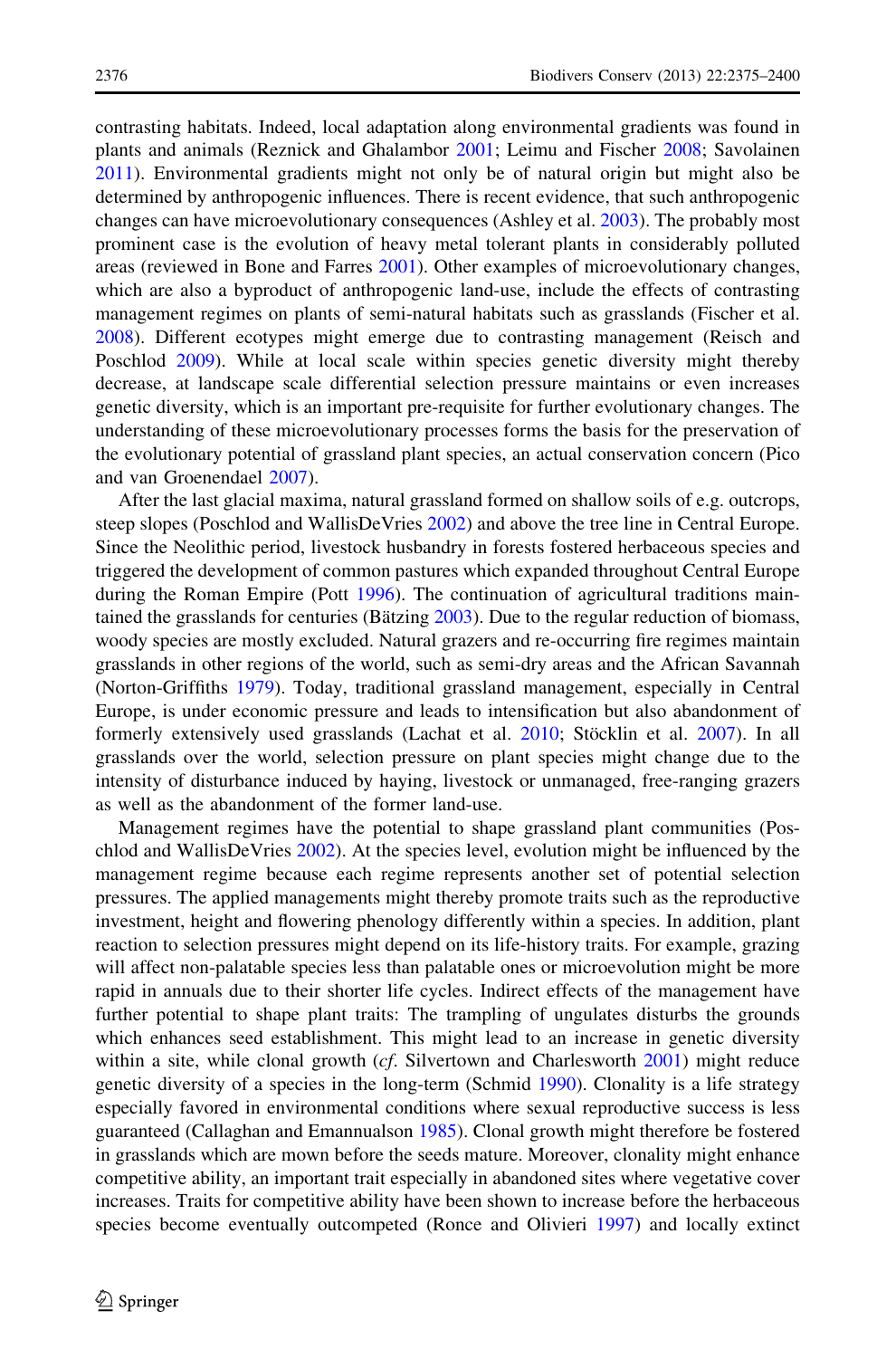(Fischer and Stöcklin [1997\)](#page-24-0). Overall, local species persistence under contrasting management regimes might be guaranteed via divergent adaptation.

This study aims to investigate if plant species are under divergent selection due to different management techniques as well as natural grazing regimes. Given that trade-offs generally determine plant traits, different plant traits might be affected differently by a given treatment and thus, trait groups and specific traits are compared in this study. Moreover, life-history strategies such as clonal versus non-clonal growth forms or perennial versus annual live cycles might result in a dissimilar selective outcome. Through combining available studies on microevolution in grassland plants under different management regimes, selection patterns are studied. Specifically, this meta-analyses asks if (i) different management/grazing regimes represent selection pressures of different strength; if (ii) sexual reproductive traits might be more affected by the treatment than vegetative or neutral genetic traits, as reproduction is key for population persistence, and if specific traits within one of the aforementioned trait groups are affected differently by the same treatment due to trade-offs; if (iii) plants with contrasting live history traits (clonal vs. non-clonal and annual vs. perennial) or defense mechanisms (palatable vs. unpalatable) are affected differently; and if (iv) selection pressures are similar in grasslands of different biomes. Because the data bases for some of the questions asked was low for a statistical approach, the findings are also discussed in a qualitative comparative way.

# Materials and methods

# Data acquisition

In June 2012, studies on the effects of management on herbaceous plant species were searched for on Web of Science (ISI, SCI-Expanded) with a total of 14 combinations of: ''genetic diversity or genetic variation'' and ''land use or management'' and ''pasture or meadow"  $(N = 8)$  as well as "genetic diversity or genetic variation" and "land use or management or agriculture" and "grassland"  $(N = 6)$ . A list of 252 articles resulted. This list was expanded with suitable studies found in the reference lists of the included papers. Studies were included if they report measurements of plants originating from two different management regimes and if they report average values, variances and sample sizes or if these values could be calculated based on the presented data. Studies on cultivars were excluded as well as studies on in situ collected data, except for genetic diversity, clonal extent, germination of field collected seeds as well as plant growth in Elytrigia atherica and Veratrum album. Thus, the quantitative genetic dataset comprised primarily of ex situ collected measurements of wild plants grown in common garden experiments. Data was extracted from tables and in some cases from figures using Data Thief (Tummers et al. [2010](#page-26-0)). The final list contained 28 studies on 19 plant species with a total of 152 trait values measured in two treatments each. The traits covered a wide range from genetic to genecological estimates containing in total 14 specific traits and were grouped into the four trait groups vegetative, reproductive, genetic and heritability traits (Table [1](#page-4-0)). Per species and management regime, ten combinations included plants originating from one replicate per management type of which six combinations included several plots per replicate. Eleven combinations used three to 29 site replicates per management type (Table [2\)](#page-5-0).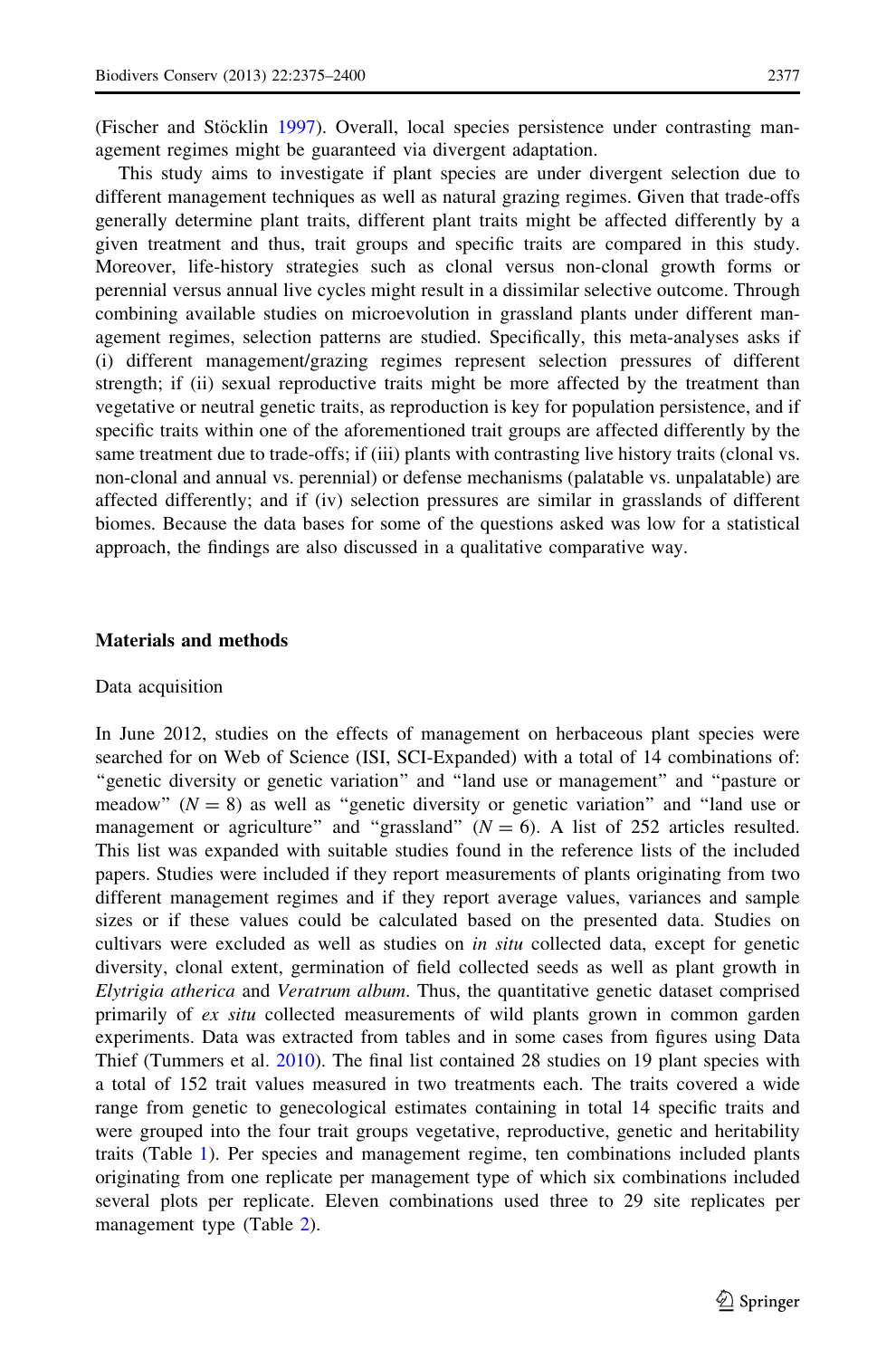| Trait group  | Trait            | Description                                                                                                         |
|--------------|------------------|---------------------------------------------------------------------------------------------------------------------|
| Vegetative   | AGB              | Weight of above ground biomass or<br>diameter of clone                                                              |
|              | AGBnumber        | Numbers of shoots or leaves                                                                                         |
|              | Plant height     | Stem length (often the inflorescence<br>was explicitly excluded)                                                    |
|              | Leaf size width  | Width of the leaf                                                                                                   |
|              | Leaf size length | Length of the leaf                                                                                                  |
|              | SLA              | Specific leaf area (mass/area)                                                                                      |
|              | Nutrient content | N concentration or mg N per tiller                                                                                  |
|              | <b>BGB</b>       | Weight of below ground biomass                                                                                      |
| Reproductive | AGB              | Weight of reproductive biomass                                                                                      |
|              | Flower height    | Length of the stem bearing the<br>inflorescence                                                                     |
|              | Phenology        | Start, peak, end or duration of<br>flowering                                                                        |
|              | Establishment    | Percent of germination                                                                                              |
| Genetic      | Variability      | Expected heterozygosity, number of<br>polymorphic markers, percentage<br>of polymorphic markers, clonal<br>richness |
| Heritability | Heritability     |                                                                                                                     |

<span id="page-4-0"></span>Table 1 Trait groups and specific traits used for the analyses

# Meta-analysis

For the comparison of the paired management treatments, the effect size Hedge's d (Gurevitch and Hedges [1999](#page-24-0)) was calculated for each trait using the formula  $d =$  $((\bar{X}_{t2} - \bar{X}_{t1})/S)J$ , where  $\bar{X}_{t2}$  and  $\bar{X}_{t1}$  are the trait means in the treatment groups, S is the pooled standard deviation and  $J$  is a correction term for sample size.  $S$  is calculated as sqrt[( $N_{t2}-1$ )  $s_{t2}^2 + (N_{t1}-1) s_{t1}^2)/(N_{t2} + N_{t1}-2)$ ] and *J* as  $1-[3/(4(N_{t2} + N_{t1}-2)-1)]$ .  $N_{t2}$ ,  $s_{12}$  and  $N_{11}$ ,  $s_{11}$  are the sample sizes and standard deviations of the treatment groups. The management combinations were binned into three management regimes: (i) mown versus grazed, (ii) non-managed versus managed containing studies of non-managed versus mown or grazed treatments and (iii) the other managements containing studies on low versus high intensity mown or grazed, fertilized versus non-fertilized as well as old versus young grasslands. The first of each aforementioned management combinations was coded as 'treatment<sub>1</sub>' and the second as 'treatment<sub>2</sub>' for the calculation of the effect size. The 'nonmanaged' group included sites which were literally not managed or declared to be abandoned or fallow. To allow comparisons of plant reactions across management regimes, the treatment with the assumed higher competition pressure, due to the lower 'management' impact (for the mown sites at least until the mowing event), was determined as the treatment $_1$  level.

In a first step, the traits were analyses using the grouping into genetic, vegetative and reproductive traits (Table 1). One measure on heritability was available too, was coded separately and included in the overall analyses. Most studies report several traits within each of these three trait groups as well as for specific traits (for example above ground biomass was separated in blades, sheaths and structure) and thus, using individual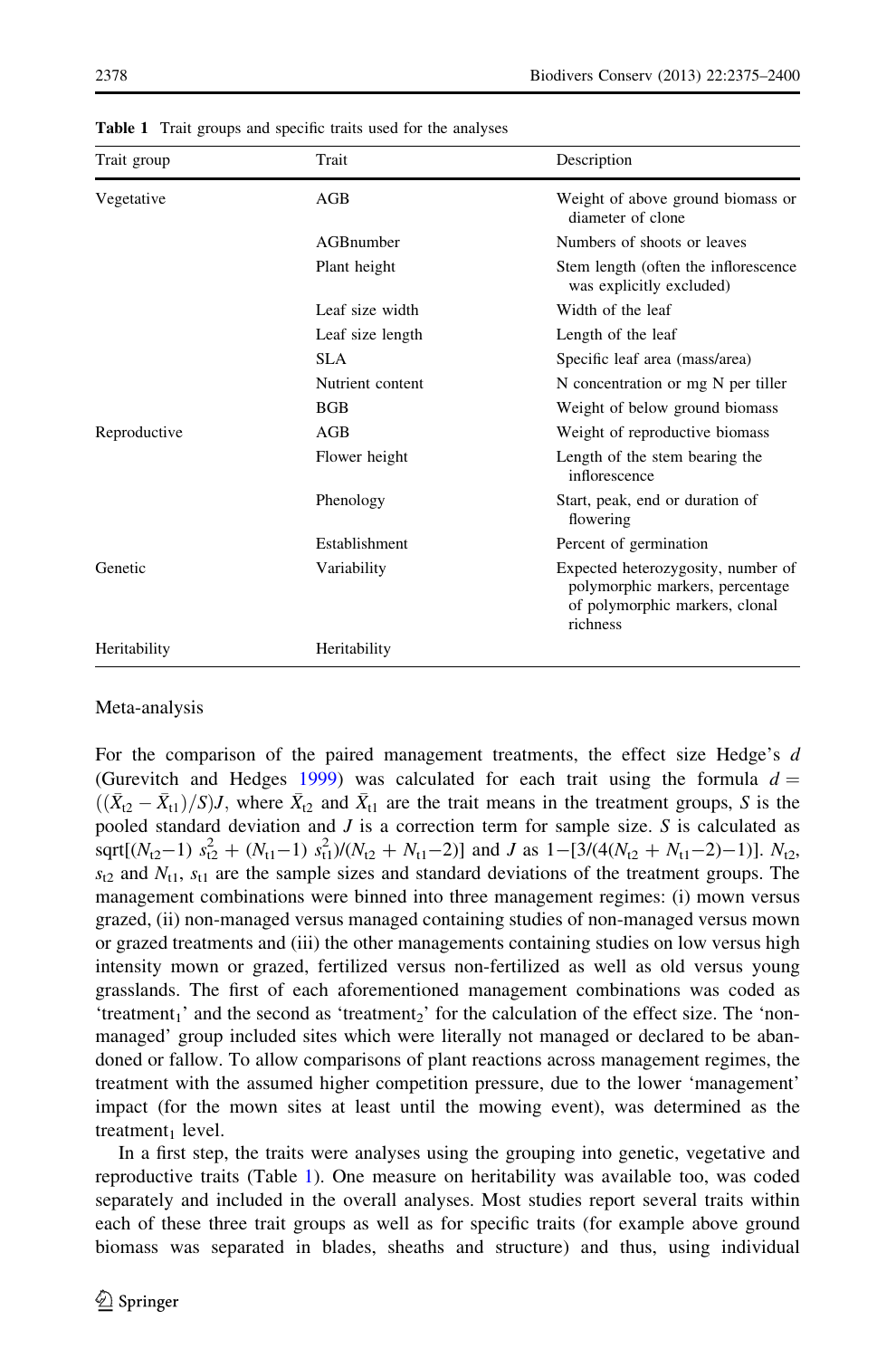<span id="page-5-0"></span>

| Table 2 Plant species, management regimes, life-history traits, pooled effect sizes (Hedge's d) and its variances as well as numbers of traits contributing to the effect sizes<br>and study sources included in the meta-analyses |         |           |           |                    |                                                                                  |                                                                                                                                           |                |                        |                      |                   |                                                                                                                                                 |
|------------------------------------------------------------------------------------------------------------------------------------------------------------------------------------------------------------------------------------|---------|-----------|-----------|--------------------|----------------------------------------------------------------------------------|-------------------------------------------------------------------------------------------------------------------------------------------|----------------|------------------------|----------------------|-------------------|-------------------------------------------------------------------------------------------------------------------------------------------------|
| Species                                                                                                                                                                                                                            | Genera  | Clonality | Longevity | Biome              | treplicates per<br>Management<br>management<br>type) <sup>a</sup>                | Years of different<br>management                                                                                                          | group<br>Trait | traits<br>Σó.<br>ð     | Hedge's<br>ᠴ         | Variance          | References                                                                                                                                      |
| Agropyron smithii                                                                                                                                                                                                                  | Poaceae | Clonal    | Perennial | Temperate<br>(NAm) | grazed (1) vs.<br>nma.ma: non-<br>grazed (1)                                     | At least 40 years<br>exclosure<br>grazing                                                                                                 | veg<br>rep     | $\frac{6}{1}$          | $-3.750$<br>$-2.539$ | 0.516<br>33.231   | $(1989)$ , Polley<br>Cid et al. (1989)<br>Painter et al.<br>and Detling<br>Detling and<br>(1989),<br>Painter<br>Cid et al.<br>(1983),<br>(1988) |
| Bouteloua curtipendula var. caespitose                                                                                                                                                                                             | Poaceae | Clonal    | Perennial | Semiarid           | grazed (1) vs.<br>nma.ma: non-<br>grazed (1)                                     | Grazed for ca. 100<br>grazed by cattle<br>years, and non-<br>due to natural<br>barrier                                                    | veg<br>rep     | $\mathbf{\Omega}$<br>5 | $-1.633$<br>0.227    | 1.739<br>$-0.278$ | <b>Smith</b> (1998)<br>Smith et al.<br>(2000)                                                                                                   |
| Bouteloua grazilis                                                                                                                                                                                                                 | Poaceae | Clonal    | Perennial | Temperate          | grazed (1) vs.<br>nma.ma: non-<br>grazed (1)                                     | At least 40 years<br>exclosure<br>grazing                                                                                                 | veg            | $\equiv$               | $-10.277$            | 41.971            | Painter et al.<br>Jaramillo and<br>Detling<br>$(1988)$ ,<br>(1989)                                                                              |
| Brachypodium pinnatum                                                                                                                                                                                                              | Poaceae | Clonal    | Perennial | Temperate          | $(1)$ vs. mown<br>management<br>$(1)$ , $3$ plots<br>abandoned<br>nma.ma:<br>per | grasslands which<br>were before $\geq 25$<br>abandonment or<br>years mown in<br>mowing every<br>other July of<br>16 years of<br>June/July | gen<br>veg     |                        | $-0.490$<br>$-0.100$ | 0.687<br>0.668    | Schlapfer and<br>Fischer<br>(1998)                                                                                                              |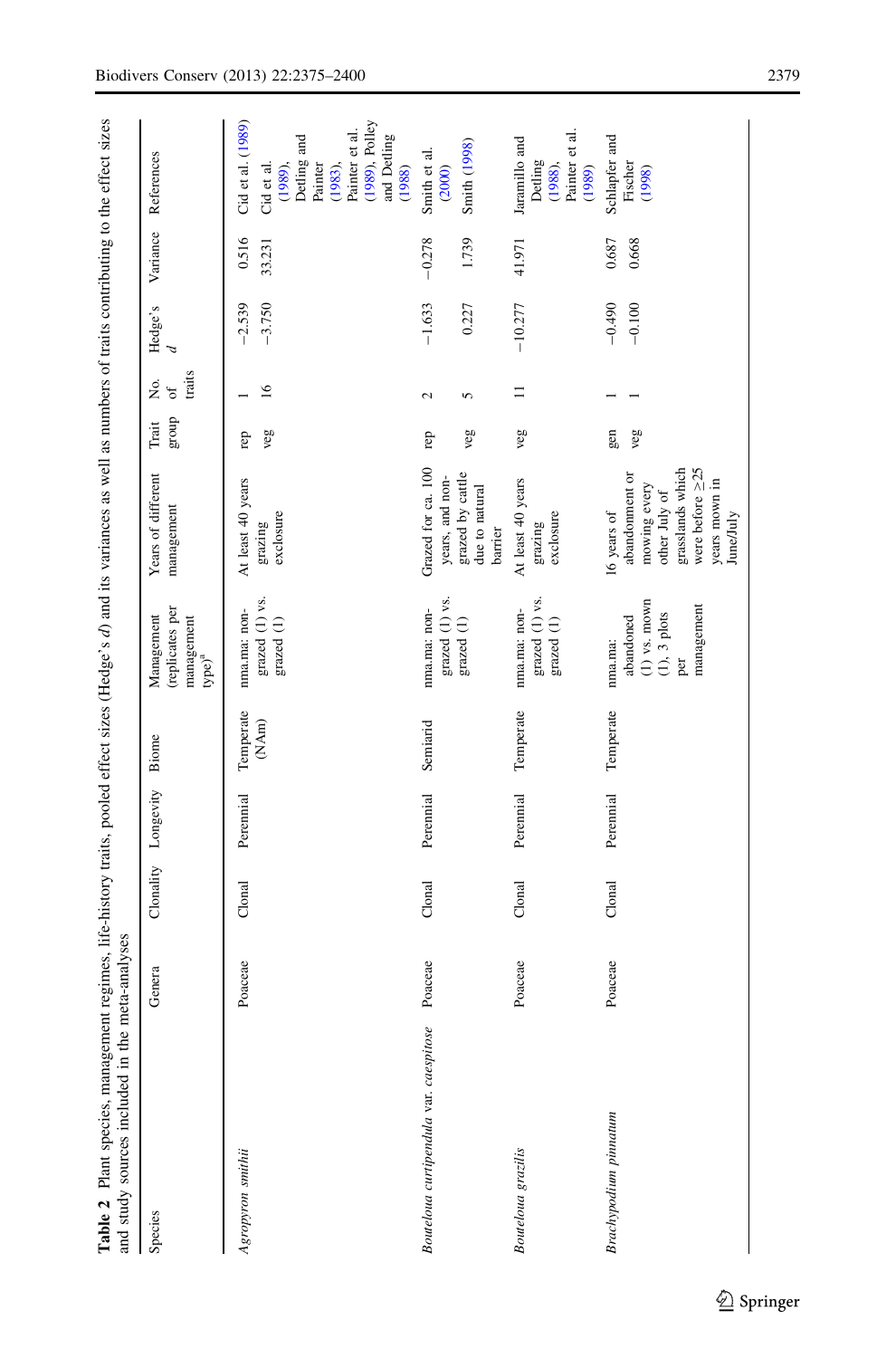| Table 2 continued               |                       |                     |                     |                      |                                                                                     |                                                                                                                                    |                |                             |                   |                |                                   |
|---------------------------------|-----------------------|---------------------|---------------------|----------------------|-------------------------------------------------------------------------------------|------------------------------------------------------------------------------------------------------------------------------------|----------------|-----------------------------|-------------------|----------------|-----------------------------------|
| Species                         | Genera                | Clonality Longevity |                     | Biome                | (replicates per<br>Management<br>management<br>type) <sup>a</sup>                   | Years of different<br>management                                                                                                   | group<br>Trait | traits<br>Σó,<br>$\sigma$ f | Hedge's           | Variance       | References                        |
| Briza media                     | Poaceae               | Clonal              | Perennial Temperate |                      | grassland (21)<br>grassland (27)<br>vs. young<br>Other: old                         | $(<$ 100 years):<br>Young grassland<br>old grassland<br>$($ >265 years $)$                                                         | gen            |                             | 0.962             | 0.094          | Prentice et al.<br>(2006)         |
| Elytrigia atherica              | Poaceae               | Conal               | Perennial           | Temperate            | vs. grazed (1)<br>m.g: mown $(1)$                                                   | Grazed or mown<br>since ca. $30y$                                                                                                  | gen<br>veg     |                             | $-1.562$<br>1.589 | 0.017<br>0.958 | et al. (2011)<br>Veeneklaas       |
| Elytrigia atherica <sup>b</sup> | Poaceae               | Clonal              | Perennial           | Temperate            | $(1)$ vs. grazed/<br>mown (1), 5<br>management<br>abandoned<br>plots per<br>nma.ma: | grazed by young<br>abandoned for<br>management:<br>ca. 40 years<br>Grazed/mown<br>since ca. 30<br>years or<br>(former<br>cattle)   | gen<br>veg     | ∞                           | $-4.124$<br>2.653 | 9.368<br>0.311 | et al. (2011)<br>Veeneklaas       |
| Euphrasia rostkoviana           | lariaceae<br>Scrophu- | clonal<br>Non-      | Annual              | Temperate            | $grased (3-6)$<br>m.g: mown<br>$(3-7)$ vs.                                          | NA, probably<br>decades to<br>century                                                                                              | veg<br>rep     | $\circ$                     | 0.280<br>0.980    | 3.373<br>4.676 | Zopfi (1998a, b)<br>Zopfi (1998a) |
| Eustachys paspaloides           | Poaceae               | Clonal              | Perennial           | savanna<br>Tropical- | grazed, high<br>Other: grazed,<br>low $(1)$ vs.<br>$\widehat{c}$                    | grazers were un-<br>short grassland;<br>medium-height<br>heavily grazed<br>grassland vs.<br>Lighlty grazed<br>ungulates<br>managed | veg<br>rep     |                             | 1.112<br>$-0.545$ | 1.155<br>4.956 | et al. (1985)<br>McNaughton       |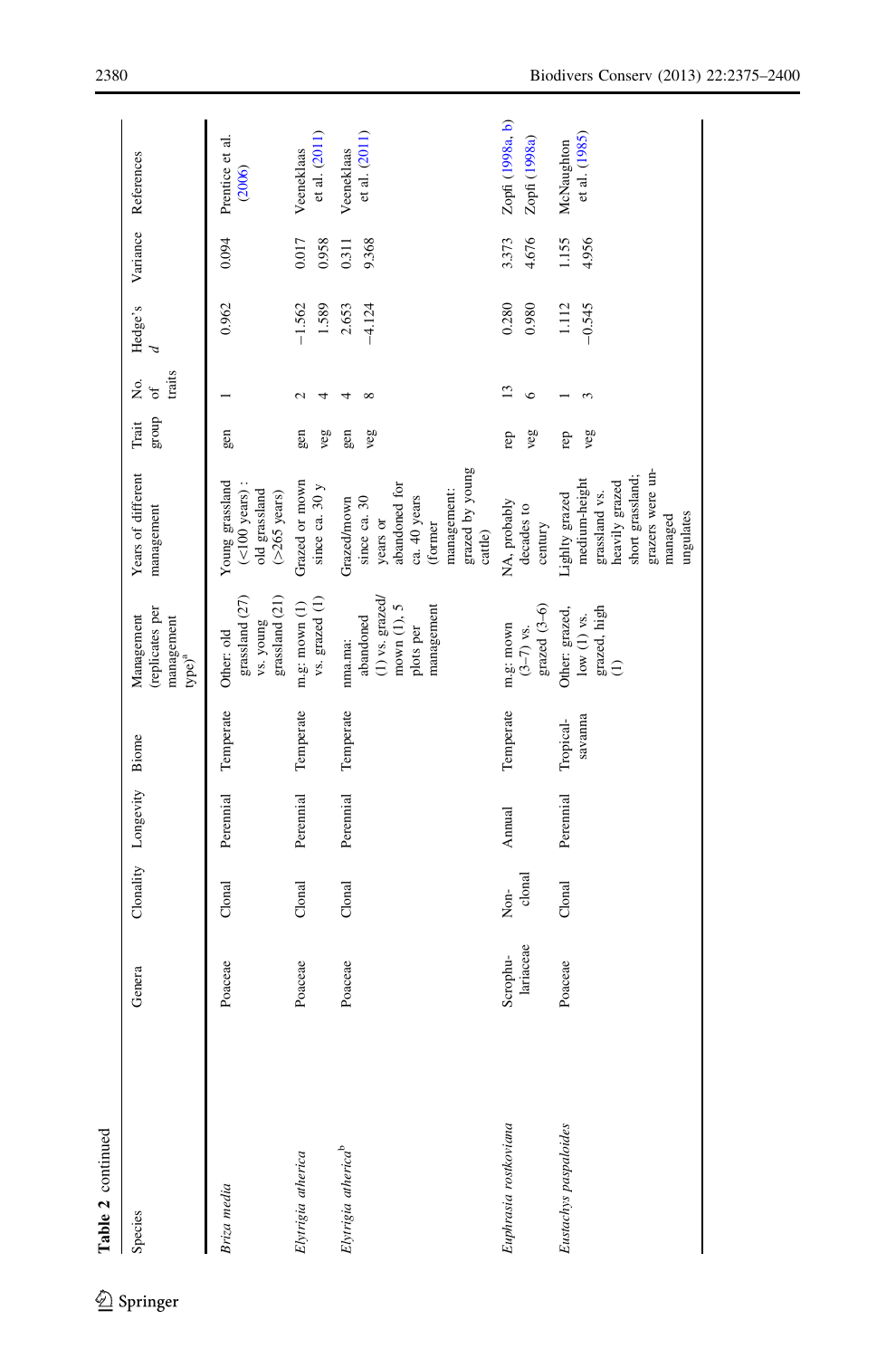| Table 2 continued         |         |                     |           |                    |                                                                                                                                                   |                                                           |                |                           |                    |                   |                                              |
|---------------------------|---------|---------------------|-----------|--------------------|---------------------------------------------------------------------------------------------------------------------------------------------------|-----------------------------------------------------------|----------------|---------------------------|--------------------|-------------------|----------------------------------------------|
| Species                   | Genera  | Clonality Longevity |           | Biome              | (replicates per<br>Management<br>management<br>$type)^a$                                                                                          | Years of different<br>management                          | dnora<br>Trait | traits<br>Σó<br>$\circ f$ | Hedge's            | Variance          | References                                   |
| Festuca campestris        | Poaceae | Clonal              | Perennial | Temperate<br>(NAm) | grazed $(3 \text{ in}$<br>Fu et al., $2 \text{ in}$<br>Mengli et al.)<br>vs. grazed (3<br>in Fu et al., 1<br>nma.ma: non-<br>in Mengli<br>et al.) | $\geq$ 50 years grazing<br>exclosures                     | gen            | 4                         | $-0.101$           | 0.498             | Fu et al. (2005).<br>Mengli et al.<br>(2005) |
| Festuca idahoensis        | Poaceae | Clonal              | Perennial | Semiarid           | grazed (1) vs.<br>nma.ma: non-<br>$\operatorname{grased}\left( 1\right)$                                                                          | grazing and<br>$\geq 60$ years of<br>exclosure<br>grazing | veg            | 4                         | 2.523              | $-0.246$          | Liston et al.<br>(2003)                      |
| Festuca pratensis         | Poaceae | Clonal              | Perennial | Temperate          | (3 gen, 1 veg)<br>Other: fertilized<br>vs. non-<br>fertilized $(3$<br>gen, 1 veg)                                                                 | Fertilization for 38<br>and 11 years                      | gen<br>veg     | 4                         | 19.715<br>$-0.505$ | 33.058<br>2.743   | Kölliker et al.<br>(1998)                    |
| Piptochaetium napostaense | Poaceae | Clonal              | Perennial | Semiarid           | $\rm grad~(1)$ vs. $\rm grad~(1)$<br>nma.ma: non-                                                                                                 | $\geq$ 20 years grazing<br>exclosures                     | veg<br>rep     | 2<br>4                    | 1.132<br>1.385     | $-0.698$<br>0.316 | Tomas et al.<br>(2000)                       |
| Poa alpina                | Poaceae | Clonal              | Perennial | Temperate          | m.g: mown $(8)$<br>vs. grazed<br>(29)                                                                                                             | Decades to century                                        | gen            |                           | 2.227              | 0.147             | Maurer et al.<br>Rudmann-<br>(2007)          |
|                           |         |                     |           |                    |                                                                                                                                                   |                                                           | her            | $\mathbf{\Omega}$         | 4.056              | 0.150             | Fischer et al.<br>(2011)                     |
|                           |         |                     |           |                    |                                                                                                                                                   |                                                           | rep            | $\mathbf{C}$              | 8.861              | 0.155             | Fischer et al.<br>(2011)                     |
|                           |         |                     |           |                    |                                                                                                                                                   |                                                           | veg            | 3                         | $-7.454$           | 13.257            | Fischer et al.<br>(2011)                     |

 $\underline{\textcircled{\tiny 2}}$  Springer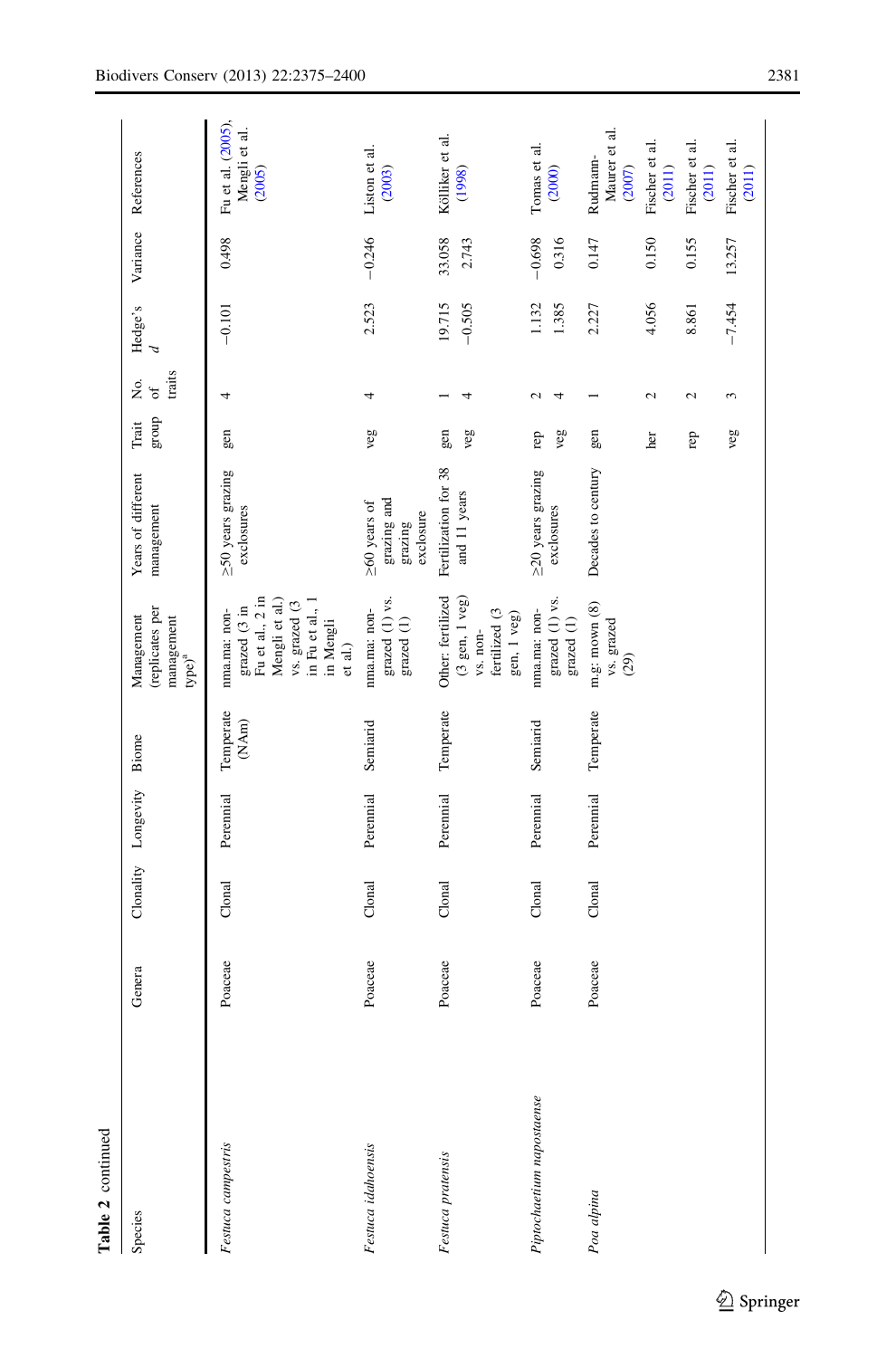| Table 2 continued                     |                       |                         |                     |                    |                                                                     |                                                                   |                                 |                           |                      |                  |                                        |
|---------------------------------------|-----------------------|-------------------------|---------------------|--------------------|---------------------------------------------------------------------|-------------------------------------------------------------------|---------------------------------|---------------------------|----------------------|------------------|----------------------------------------|
| Species                               | Genera                |                         | Clonality Longevity | Bione              | replicates per<br>Management<br>management<br>$type)^a$             | Years of different<br>management                                  | ${\rm\thinspace grad}$<br>Trait | traits<br>Σó.<br>$\sigma$ | Hedge's<br>P         | Variance         | References                             |
| Poa alpina                            | Poaceae               | Clonal                  | Perennial           | Temperate          | Other: fertilized<br>$(11)$ vs. non-<br>pastures (29)<br>fertilized | Decades to century                                                | veg<br>rep                      | $\sim$<br>$\sim$          | $-1.339$<br>$-2.977$ | 1.288<br>0.528   | Fischer et al.<br>(2011)               |
| Ranunculus acris                      | Ranuncu-<br>laceae    | clonal<br>Non-          | Perennial           | Temperate          | Other: mown,<br>mown, high<br>low (5) vs.<br>$\odot$                | $\mathbb{X}^{\mathsf{A}}$                                         | gen                             |                           | $-1.597$             | 0.528            | Odat et al.<br>(2004)                  |
| Rhinanthus alectorolophus             | lariaceae<br>Scrophu- | clonal<br>Non-          | Annual              | Temperate          | vs. grazed (3)<br>m.g: mown $(3)$                                   | NA, probably<br>decades to<br>century                             | veg<br>rep                      | Γ<br>4                    | 6.332<br>$-0.277$    | 124.752<br>5.854 | Zopfi (1993)                           |
| Sanguisorba officinalis               | Rosaceae              | clonal<br>$\frac{1}{2}$ | Perennial           | Temperate          | abandoned<br>nma.ma:                                                | abandoned<br>$\geq$ 10 years                                      | gen                             |                           | 0.086                | 0.167            | Musche et al.<br>(2008)                |
|                                       |                       |                         |                     |                    | mown (12)<br>$(12)$ vs.                                             |                                                                   | rep                             | 2                         | 5.867                | 2.641            | Musche et al.<br>(2008)                |
|                                       |                       |                         |                     |                    |                                                                     |                                                                   | veg                             | 4                         | $-1.039$             | 6.796            | Musche et al.<br>(2010)                |
| Scabiosa columbaria                   | Dipsacaceae           | clonal<br>Non-          | Perennial           | Temperate          | vs. grazed (6)<br>m.g: mown $(6)$                                   | $\geq$ 30 years                                                   | gen                             | 3                         | $-1.524$             | 2.367            | Poschlod<br>(2009)<br>Reisch and       |
|                                       |                       |                         |                     |                    |                                                                     |                                                                   | rep                             | ${}^{\circ}$              | 1.397                | 3.724            | (2009, 2011)<br>Poschlod<br>Reisch and |
|                                       |                       |                         |                     |                    |                                                                     |                                                                   | veg                             | 2                         | 0.178                | $-0.301$         | Poschlod<br>Reisch and<br>(2011)       |
| Schizachyrium scoparium var. frequens | Poaceae               | Clonal                  | Perennial           | Temperate<br>(NAm) | grazed (3) vs.<br>nma.ma: non-<br>grazed (3)                        | ca. 95 years (60<br>years and 130<br>years grazing<br>enclosures) | veg<br>rep                      | ७                         | $-0.241$<br>0.134    | 0.048<br>3.782   | Briske (1985)<br>Carman and            |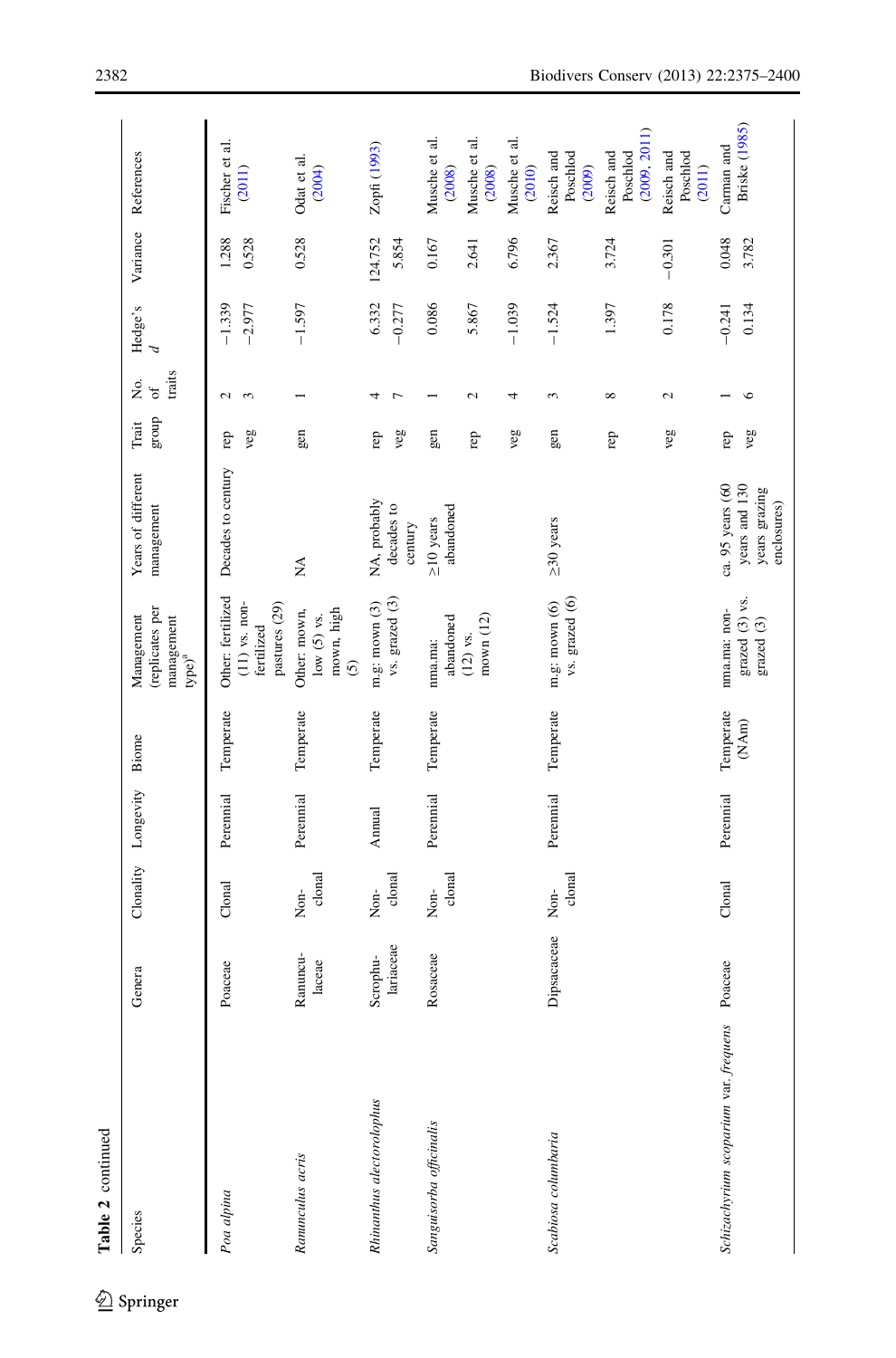| t |
|---|
|   |
|   |
|   |

| Species                                                                                                                                                                                                                                                                                                                                                                                                                                                                                                | Genera | Clonality Longevity Biome |                                     | Management<br>treplicates per<br>management<br>$type)^a$  | Years of different Trait No. Hedge's Variance References<br>management | group   | $\sigma f$<br>traits |                |                                  |
|--------------------------------------------------------------------------------------------------------------------------------------------------------------------------------------------------------------------------------------------------------------------------------------------------------------------------------------------------------------------------------------------------------------------------------------------------------------------------------------------------------|--------|---------------------------|-------------------------------------|-----------------------------------------------------------|------------------------------------------------------------------------|---------|----------------------|----------------|----------------------------------|
| Veratrum album                                                                                                                                                                                                                                                                                                                                                                                                                                                                                         | aceae  |                           | Melanthi- Clonal Peremial Temperate | m.g: mown (4) NA, probably<br>vs. grazed $(4)$ decades to | century                                                                | $veg$ 2 |                      | 14.746 100.432 | Kleijn and<br>Steinger<br>(2002) |
| Pooled effect sizes are calculated if more than one measure in a given category was available (s. No. of Traits). The traits were grouped into genetic, reproductive and vegetative traits, abbreviated as<br>gen, rep and veg, respectively with the exception of one heritability trait, abbreviated as her. All species are palatable, despite of Veratrum album and Ranunculus acris<br><sup>a</sup> Management is grouped into m.g (mown vs. grazed), nma.ma (non-managed vs. managed) and others |        |                           |                                     |                                                           |                                                                        |         |                      |                |                                  |

<sup>b</sup> Effect sizes in Elyrrigia atherica were similar between abandoned-mown and abandoned-grazed and were therefore combined Effect sizes in Elytrigia atherica were similar between abandoned-mown and abandoned-grazed and were therefore combined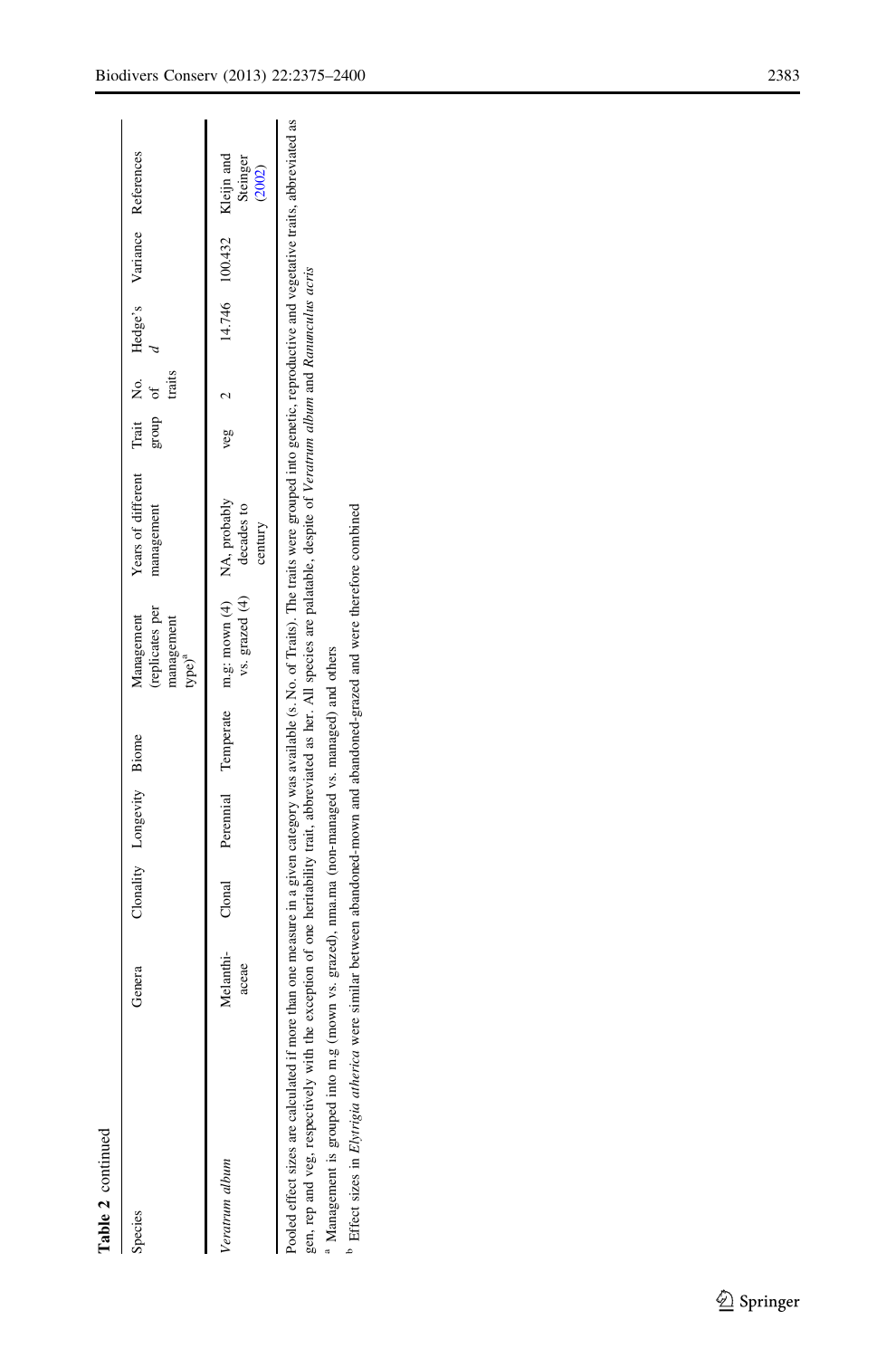measurements for the analyses would result in pseudo-replication. Therefore pooled Hedge's d and pooled variances across species were calculated for each of these trait groups using random models (hereafter called 'pooled values' even though some Hedge's d represent individual effect sizes if only one trait was available). Thereby studies of the same species and the same origin but published in different papers were pooled, which was the case five times.

Random effect models were used to compare Hedge's  $d$  of (1) the different management regimes, of (2) trait groups (genetic, vegetative and reproductive), of (3) life-history traits (clonal vs. non-clonal; annual vs. perennial, palatable vs. unpalatable species) and of (4) the biomes. Furthermore, comparisons of trait groups were also done within each of the three management regimes separately. To test for the significance of the group differences, the Chi square test statistics was applied on the between-group heterogeneity  $(Q_h)$ . The P values were Bonferroni corrected to account for the multiple testing across all data points  $(N = 6)$ .

Traits within a trait group might be linked via trade-offs and thereby might level each other out in the pooled effect sizes. Therefore, traits within trait groups and a given management regime were compared (hereafter called 'specific traits', Table [1](#page-4-0)). To avoid pseudo-replication, one measurement per specific trait and species was retained: If two measures were available, the choice was random. If more measures were available and if they differed in the direction of the effect (i.e. positive, as well as negative effect sizes), one trait was randomly picked in the group representing the majority of the effect direction. This approach instead of the pooled Hedge's d was chosen, as in the latter approach the variance per trait and species cannot be well estimated due to the low number of traits within each specific trait group per species and management regime. For a rough assessment if effect sizes of individual specific traits differ from zero, the 95 % CI was calculated as  $d \pm 1.96 \times S$  and it was checked, if zero lays within the CI or not. Within a management group, on average data of  $3.2 \text{ (SE} = 0.36)$  species per specific traits were available. Due to this low sample size, the specific traits were compared based only on the inspection of their 95 % bias-corrected CI (see below).

Hedge's d as well as the random effect models were calculated in MetaWin V 2.0 (Rosenberg et al. [1999](#page-25-0)). The bias-corrected 95  $%$  CI of d was calculated based on 4,999 bootstraps. An effect size was called significantly different from zero if its CI does not include zero. The distribution of the raw as well as the pooled Hedge's  $d$  values were visualized with a funnel plot which indicated no publication bias (Palmer [1999](#page-25-0); Light and Pillemer [1984\)](#page-24-0). Moreover, Rosenthal's fail-safe number (Rosenthal [1979](#page-25-0)) was with 3,198 large and above the suggested threshold of  $10 + 5 \times$  number of binned trait values (i.e.  $N = 30$ ; threshold = 160), which indicates that many more studies would be needed to falsify a significant result.

# **Results**

# Description of the data-set

The literature survey revealed 40 pooled Hedge's  $d$  effect sizes of vegetative, reproductive or genetic trait differences as well as one effect size on heritability between two contrasting grassland managements  $(N = 18, 11, 10, 10, 11)$ , respectively; Table [2\)](#page-5-0). The survey of managed versus grazed, non-managed versus managed sites and other management regimes harbored 14, 18 and 8 data points, respectively. The last group contained two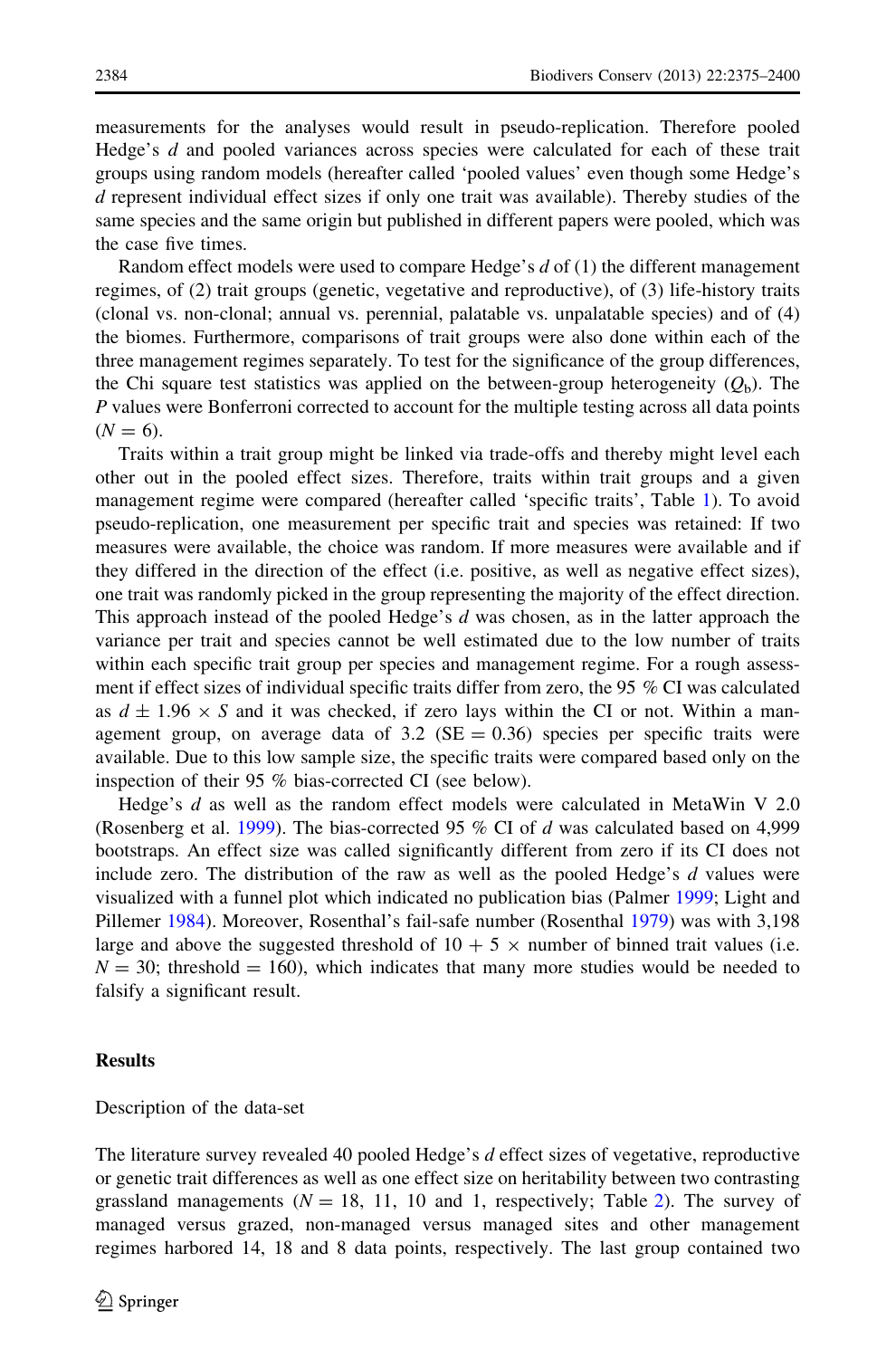<span id="page-11-0"></span>different levels of mowing or grazing, non-fertilized versus fertilized and young versus old grasslands ( $N = 1, 2, 4$  and 1, respectively). Most data points were collected in temperate areas with 28 in Europe and 5 in North America and a few in semiarid areas and tropical savannas ( $N = 5$  and 2, respectively). The effect sizes covered six plant families with the Poaceae being the most prominent one (67.5 % of all data points). In total, 2.6 times more data points for clonal than for non-clonal plants were available ( $N = 29$  vs. 11). Most data points were drawn from perennial or palatable plants  $(N = 36$  and 38, respectively). The variation of the pooled Hedge's  $d$  values which are presented in Fig. 1 did not correlate with the number of data points available in a given group (Spearman's rho  $= -0.092$ ,  $P = 0.73$ .

In total 83 Hedge's d estimates of specific traits were available (Table [3](#page-18-0) in Appendix). Within the group of vegetative, reproductive, genetic or heritability traits 53, 19, 10 and 1 estimates, respectively, were present. The three management groups (managed vs. grazed, non-managed vs. managed and other management regimes) were represented by 30, 43 and 10 estimates, respectively.

# Overall results

Of the pooled effect sizes, 25  $\%$  were negatively and 35  $\%$  were positively affected by the 'treatment<sub>2</sub>' management while 40 % were unaffected (see numbers in Fig. 1). There was no overall effect of the contrasting treatments on plant traits if all management regimes and plant traits were combined ( $d = 0.60$ , CI -0.19 to 1.65; Fig. 1). The analyses revealed no selection differences among management regimes  $(Q_b = 3.17, df = 2, P = 1)$ , the



Fig. 1 Pooled effects of contrasting management on plant traits: The pooled effect sizes (Hedge's d values) are pooled further across all/different management regimes, trait groups, the life-history traits and biomes. Numbers of data points per group which are negative, non-different from zero and positive are indicated after the group name. Bars denote the bias-corrected 95 % confidence intervals and the grey, dashed lines indicate the groups which were compared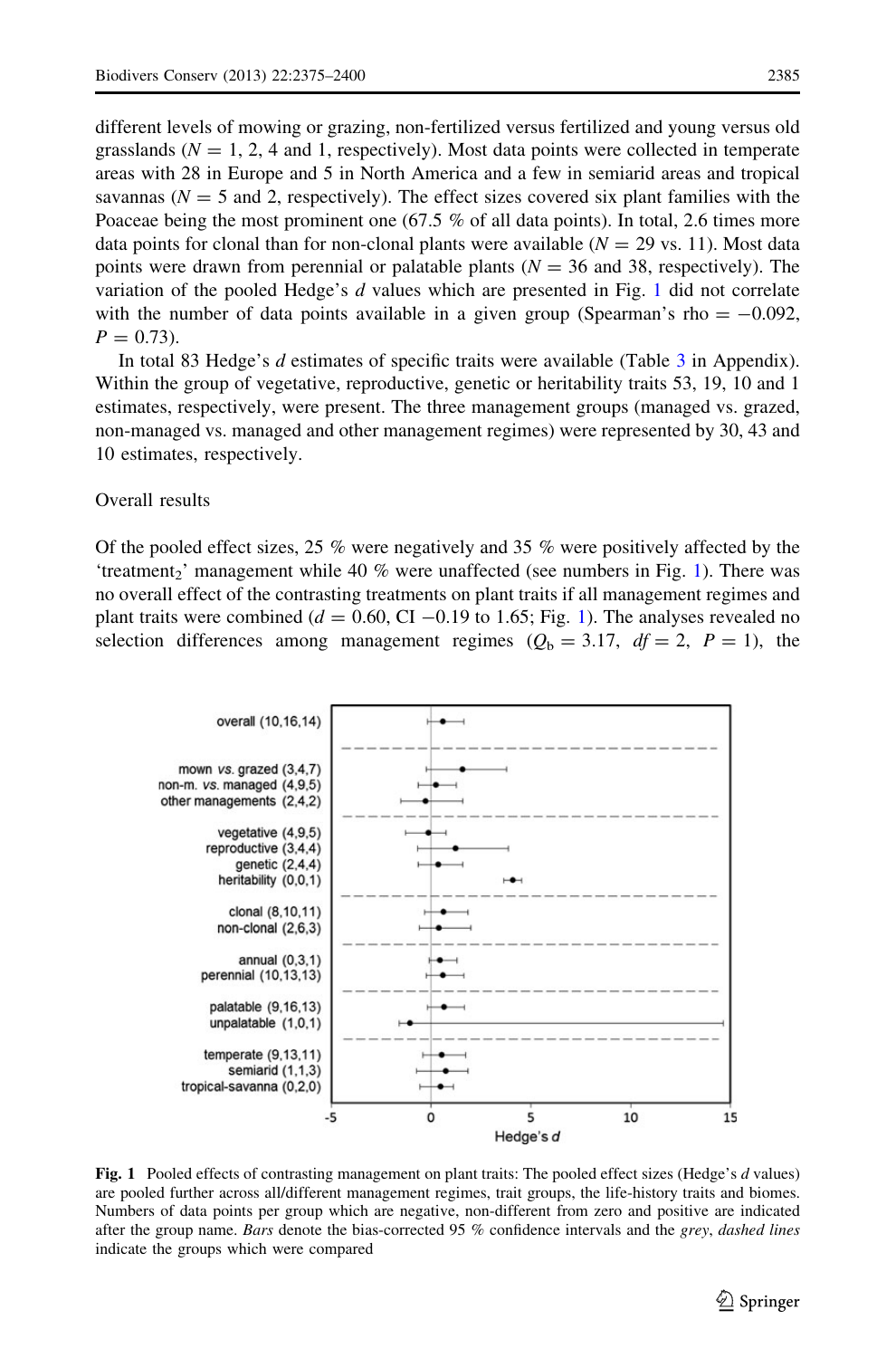<span id="page-12-0"></span>vegetative, reproductive or genetic trait groups ( $Q<sub>b</sub> = 2.26$ ,  $df = 2$ ,  $P = 1$ ), clonality  $(Q_b = 0.06, df = 1, P = 1)$ , longevity  $(Q_b = 0.01, df = 1, P = 1)$ , palatability  $(Q_b = 0.78, df = 1, P = 1)$  nor biome  $(Q_b = 0.04, df = 1, P = 1)$ . The CIs of these pooled effect sizes included zero, except for heritability which is the pooled effect size of two heritability measures on one species.

At the specific trait level, 38.6 % decreased and 33.7 % increased in the 'treatment<sub>2</sub>' versus 'treatment<sub>1</sub>' management while 27.7 % were unaffected (Fig. 2, Table [3](#page-18-0) in Appendix). Within a trait group often several specific traits of a species within a management regime were available. Specific vegetative traits of a given species were influenced differently by the management in eight of seventeen cases, resulting in a pooled vegetative effect size non-different to zero, which indicates a trade-off among vegetative traits (e.g. in Agropyron smithii). Likewise, among reproductive traits, pooled effect sizes were non-different to zero but differed among specific traits in two out of eight cases (e.g. in *Euphrasia rostkoviana*). On the other hand side, the cumulative effects of specific traits might result in a pooled effect size non-different from zero, even though some or even most effect sizes of specific traits were close to zero (e.g. in vegetative traits of *Pipto*chaetium napostaense).

#### Effect sizes within management groups

The three pooled trait groups as well as specific traits might be affected differently in the three management regimes. Therefore, the three management combinations were also analyzed individually. The numbers of sampling points for annuals and unpalatable plant species were low ( $N = 4$  and 3, respectively) as well as for individual traits of non-clonal plants in the treatment group 'other' and thus, these life-history traits were omitted from the following analyses.

In *mown* versus *grazed* sites (Fig. 2a), the genetic, vegetative and reproductive traits were affected differently by the managements  $(Q_b = 10.43, df = 2, N = 13, P = 0.005)$ . The reproductive traits were increased in the grazed compared to the mown management  $(d = 4.27, \text{CI } 0.73-8.82)$  while the pooled effect size of the two other trait groups did not differ from zero. Traits of clonal and non-clonal plants were affected similarly by the treatment ( $Q<sub>b</sub> = 0.50$ ,  $df = 1$ ,  $N = 14$ ,  $P = 0.49$ ). Likewise, if only pooled vegetative traits were considered, there was no treatment effect  $(Q_b = 0.01, df = 1, N = 6,$  $P = 0.94$ ). Specific traits indicated that above ground biomass was sometimes increased in grazed plots while plant height and leaf measures were often not affected, as the CIs of the latter often included zero (Fig. 2a, Table [3](#page-18-0) in Appendix). Of the specific reproductive traits, a few more data points were increased in grazed versus mown sites (5 positive values vs. 3 neutral and 3 negative values). The establishment success was decreased in grazed sites, yet the available individual measures did not differ from zero. The genetic diversity values included a negative, a neutral and a positive measure.

In non-managed versus managed sites (Fig. 2b), the three trait groups were affected similarly by the managements ( $Q<sub>b</sub> = 0.12$ ,  $df = 2$ ,  $N = 18$ ,  $P = 0.95$ ). The trait groups

Fig. 2 Effects of a mown versus grazed, **b** non-managed versus managed and c other management regimes  $\blacktriangleright$ on plant traits. The pooled effect sizes (Hedge's d values,  $N = 14$ , 18 and 8, for a, b and c, respectively) are grouped into the four main trait groups as well as clonal versus non-clonal plants for a and b. Within the traits groups, specific traits ( $N = 30, 43, 10$  for **a**, **b** and **c**, respectively) are compared. Numbers of data points per group which are negative, non-different from zero or positive are indicated after the trait name. Bars denote the bias-corrected 95 % CI and the grey lines indicate the groups which were compared. In cases of sample sizes equal to one, the *bars* denote the 95 % CI of the individual d value. \*\* indicate  $P < 0.01$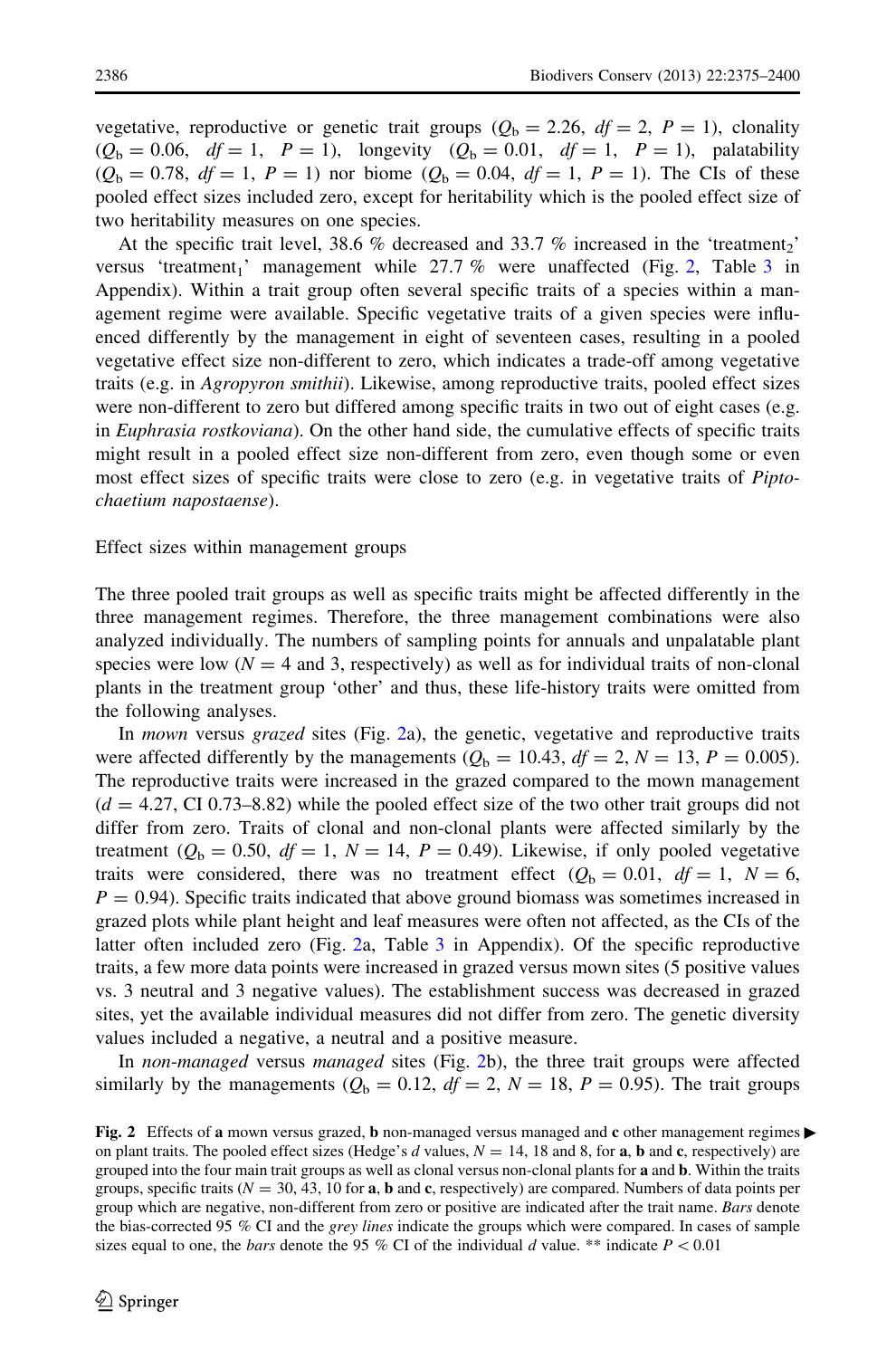

#### (b) non-managed vs. managed



#### (C) other management regimes

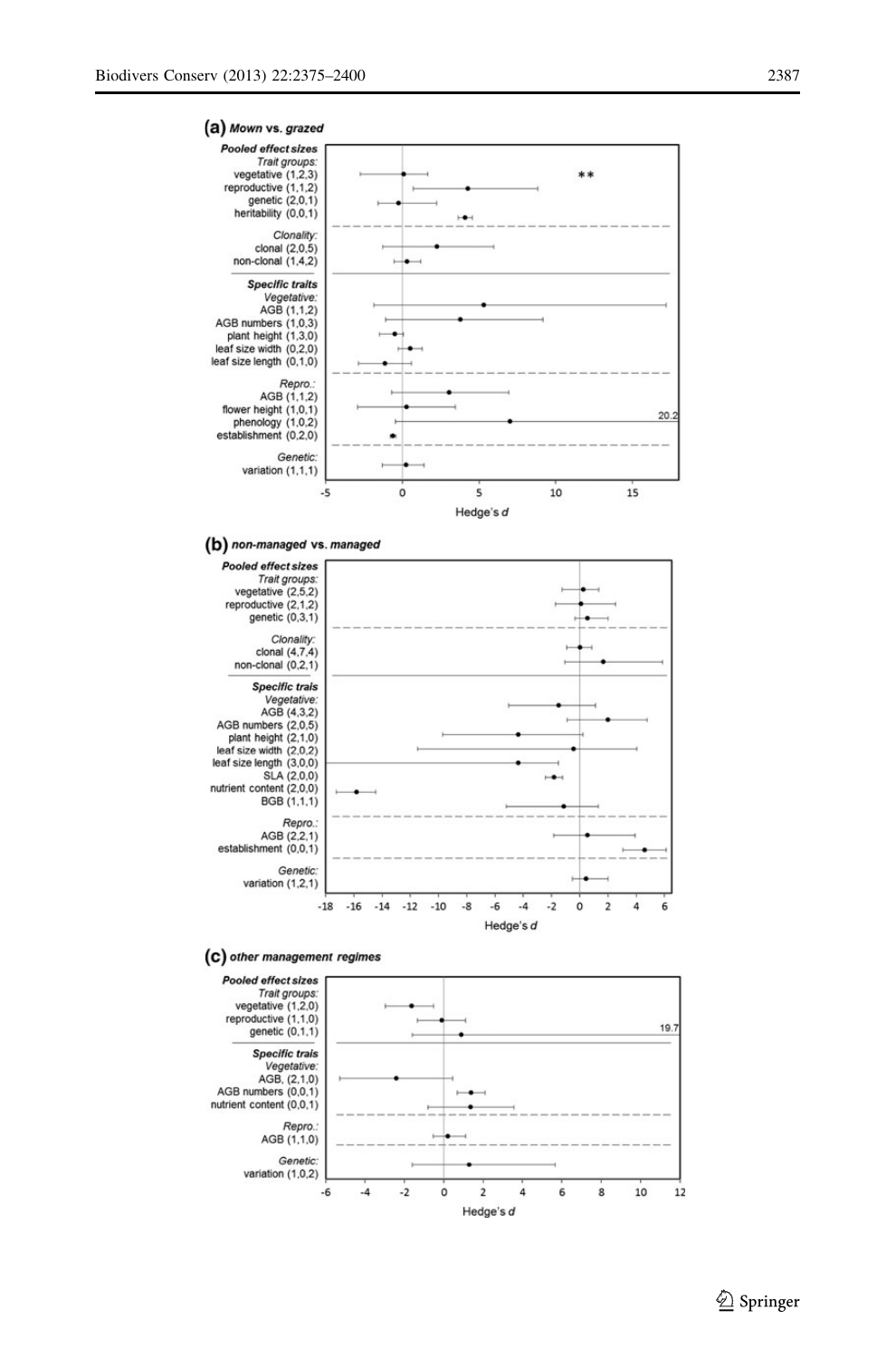did not differ from zero, even though none of the pooled estimates of the genetic traits were negative. The management had similar effects on traits of clonal versus non-clonal plants  $(Q_b = 1.07, df = 2, N = 18, P = 0.29)$ , but again, in the latter none of the pooled estimates were negative. Specific traits indicated that 18 of 33 vegetative measures were increased in non-managed versus managed sites. Specifically, leaf size length, SLA and nutrient content were increased in non-managed sites while plant height tended to be larger in this treatment. Above ground biomass investment into reproduction was non-different from zero while the only establishment value available showed an increased rate in managed sites. The genetic diversity values included a negative, two neutral and a positive measure.

In the other management combinations (Fig. [2c](#page-12-0)), the three trait groups were affected similarly by the managements ( $Q<sub>b</sub> = 1.49$ ,  $df = 2$ ,  $N = 8$ ,  $P = 0.47$ ). Yet, the vegetative traits were reduced in the 'treatment<sub>2</sub>' compared to the 'treatment<sub>1</sub>' management ( $d =$  $-1.63$ , CI  $-2.98$  to  $-0.52$ ). While none of the specific effect sizes of above ground biomass were positive, the only measure for above ground numbers was positive as well as for nutrient content. Above ground biomass investment into reproduction was non-different from zero with a negative and a neutral measure. The genetic diversity values included a negative and two positive measures.

#### **Discussion**

This meta-analysis revealed 60 and 72 % of pooled and specific trait values under divergent influence of the management treatments but these differences can rarely be linked to plant and life-history traits (Figs. [1,](#page-11-0) [2\)](#page-12-0). Specifically, because the results indicate no differences among the three management regimes when all traits are binned, the traits might well be grouped across management regimes to assess differences among trait groups and life-history traits. This revealed that vegetative, reproductive and genetic traits were affected similarly across all treatments. Moreover, individual plants seemed to be affected independent of their characteristics such as longevity, palatability and clonality (Fig. [1\)](#page-11-0). Despite the lack of general selection patterns, a few differences among pooled effect sizes as well as within specific traits arose in a given management-pair. Yet, these differences are based on a few data points only. In general, trait groups within each treatment regime were represented by a non-exhaustive number of observations, increasing the risk that individual measures might dominate the pooled traits as well as reducing the statistical power to detect overall reaction patterns. Indeed, the percentage of data points suggesting divergent selection within a management pair decreased from the specific trait values to the pooled effect sizes (72 and 60 %, respectively). Within a trait group, the specific traits were often affected differently, leveling each other out. Given that traits coevolve, specific traits are discussed in conjunction below.

Different sexual investment, establishment success and genetic variation

Instead of seed weights, often above ground investment into sexual reproduction is reported as a fitness proxy. Some of the differences in fitness between managements can be related to habitat quality. In Poa alpina originating from fertilized grasslands, the reproductive biomass was larger alongside an overall larger biomass compared to plants from unfertilized habitats (Fischer et al. [2011\)](#page-24-0). This suggests a selection for genotypes with a greater capacity to absorb nutrients. Sanguisorba officinalis produced lighter seeds in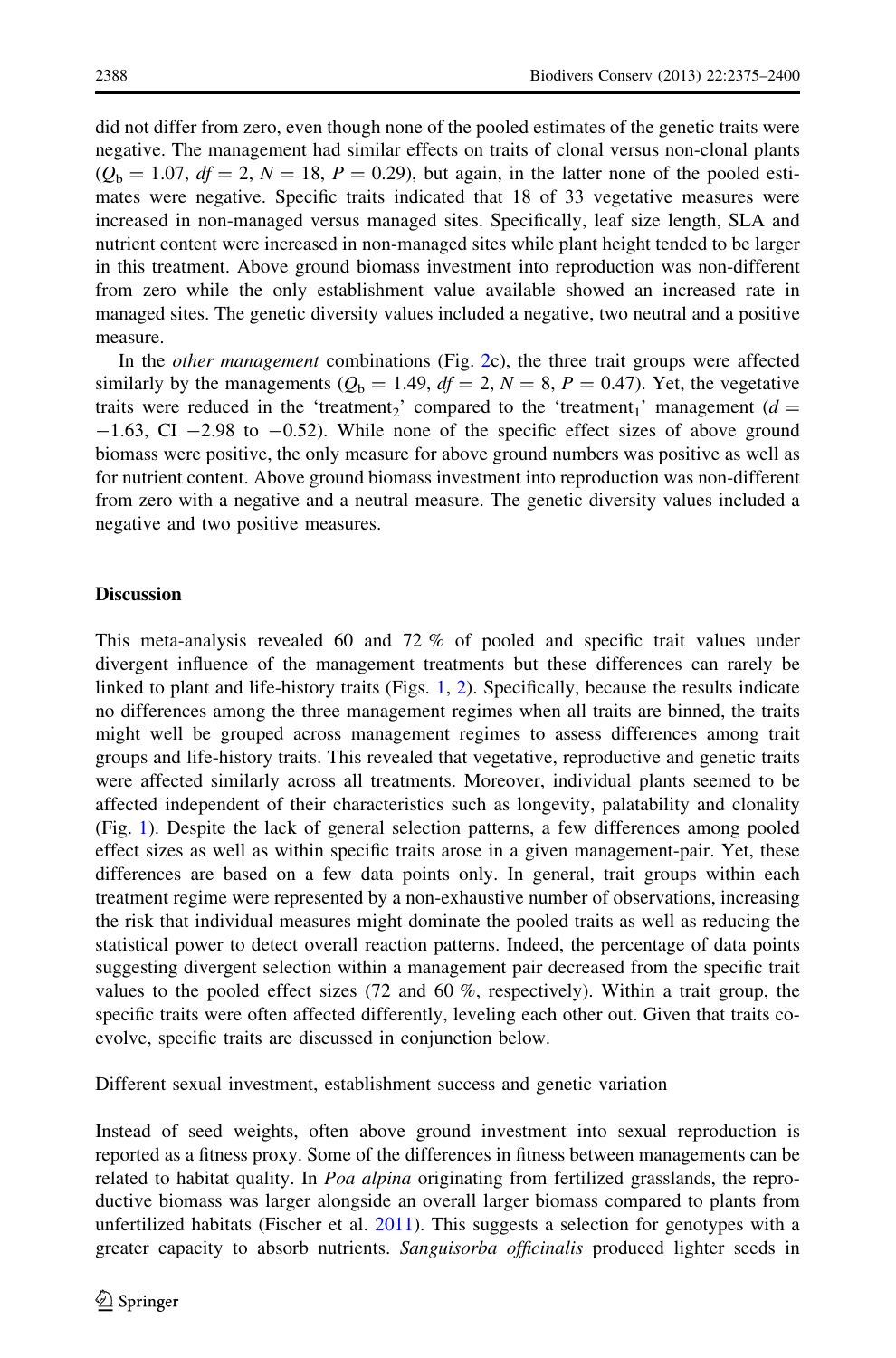abandoned versus mown sites probably due to the lower habitat quality of abandoned sites where competition for light is increased (Musche et al. [2008\)](#page-24-0). Furthermore, P. alpina and Rhinanthus alectorolophus invested more into reproduction if they originate from grazed compared to those originating from mown sites (Zopfi [1998a;](#page-26-0) Fischer et al. [2011](#page-24-0)) which might be linked with the grazers. The disturbance by grazers creates open patches which are expected to be save sites for seedling recruitment. Reproduction via seeds might thereby be more frequent leading to a higher abundance of fecund individuals. Yet, the available establishment measures in mown versus grazed sites did not differ from each other. In contrast, the establishment success was increased in S. officinalis in mown versus abandoned sites (Musche et al. [2008](#page-24-0)). The latter might be explained not only by the lower competition for light in mown sites but also by an increased establishment success of larger seeds as they support the embryos with more nutrients (Westoby et al. [1996\)](#page-26-0).

A higher investment into sexual reproduction might be positively related to the genetic diversity of populations (Leimu et al. [2006\)](#page-24-0) which would be indicated by a similar response of reproduction and genetic diversity. In three of the nineteen species, data on these two traits were available, with a similar positive response in P. alpina (Rudmann-Maurer et al. [2007](#page-25-0)) and a neutral response in Scabiosa columbaria (Reisch and Poschlod [2009](#page-25-0)) but different effects in S. officinalis (Musche et al. [2008](#page-24-0)). Yet, for S. columbaria the effect also differs if other genetic measures than expected heterozygosity  $(H_e)$  was taken: the percentage of polymorphic loci and Shannon index increase in grazed to mown sites while  $H_e$  was unaffected. Slight differences in effect sizes among different genetic diversity measures were recently reported in another metaanalysis (Vranckx et al. [2012\)](#page-26-0). As long as only few data points are available, such differences among related measures might undermine overall effects.

Besides variation in the level of genetic diversity between contrasting management regimes, genetic differentiation and genetic spatial structuring might be affected too. But again, the available data is rather scarce: only one of the analysed studies allowed to calculate a Hedge's  $d$  for the differentiation measure and the estimates of spatial genetic structure were indicated either as similarity or dissimilarity measures, which did not allow an input into the meta-analyses per se. Yet, the data available reveals some interesting insights. In *P. alpina* differentiation between similarly managed sites was higher among mown than grazed sites most probably due to seed transport between pastures by livestock (Rudmann-Maurer et al. [2007\)](#page-25-0). Likewise, spatial genetic structure of Bouteloua curtipendula suggested that genetic diversity is homogenized by the livestock grazers (Smith et al. [2009\)](#page-25-0). Homogenizing effects might also occur over time: old Briza media populations had lower levels of internal genetic structure compared to young grasslands probably due to an accumulating effect of internal propagule dispersal (Prentice et al. [2006](#page-25-0)). A few additional studies reported differentiation measures indicating that differentiation was higher between the two management regimes than among all sites, at least in parts of the genetic markers, suggesting that sites of the same management regime are under converging selection pressure (Mengli et al. [2005](#page-24-0); Odat et al. [2004;](#page-25-0) Reisch and Poschlod [2009\)](#page-25-0).

To sum up, all findings discussed above indicate that differential reproductive success and variable accumulation of genotypes by gene flow over time—in pastures facilitated by a higher availability of seed dispersal vectors (i.e. grazers)—can result in genetic differences between management treatments.

Selection pressure on flowering phenology and plant stature

The removal of the flower stalks before seed set can result in a strong selection pressure for early flowering. So far, flowering phenology was studied only in mown versus grazed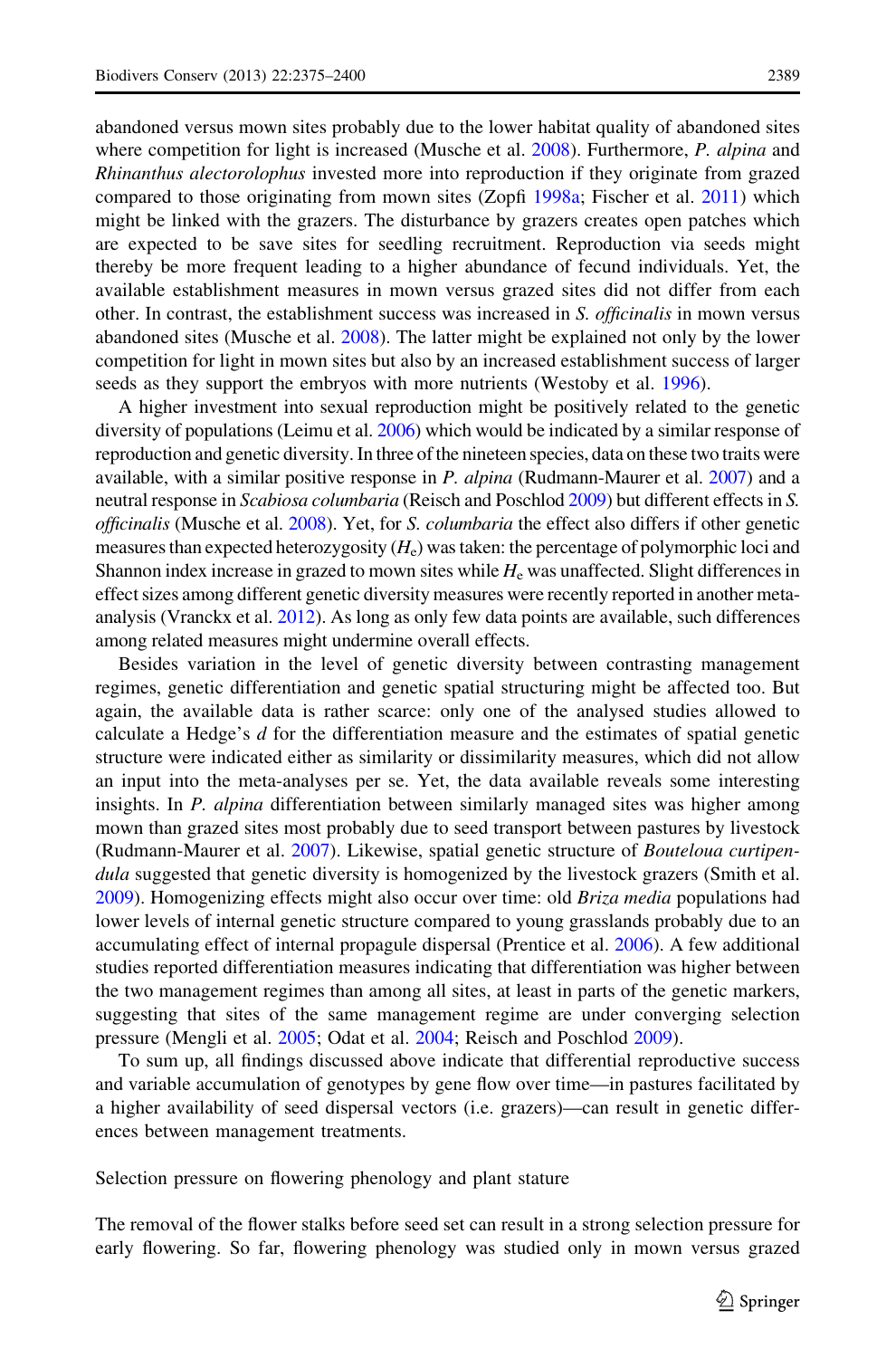management regimes and was indeed advanced in the mowing treatment in a number of herbs (Reisch and Poschlod [2009](#page-25-0); Poschlod et al. [2000](#page-25-0); Zopfi [1993\)](#page-26-0) but not in *Euphrasia* rostkoviana (Zopfi [1998b](#page-26-0)). The latter species can be as short as 5 cm (Lauber and Wagner [1996\)](#page-24-0). Thereby, the mowing treatment might leave the small individuals as well as some flowers of the larger individuals untouched resulting in no selection pressure for flowering phenology but a selection pressure for shorter flowering stalks. Indeed, Zopfi [\(1998a](#page-26-0)) reported that individuals from mown sites had shorter stem lengths including inflorescences than from grazed sites. This selection process only works if plants are relatively short per se whereas in taller plants, selection for shorter growth in grazed sites is expected. The re-occurring biomass loss through the grazers might be less severe if the individuals are short as shorter plants might be even missed by the grazers. In grazed compared to mown sites S. *columbaria* individuals had shorter top peduncles (Reisch and Poschlod [2011\)](#page-25-0) and P. alpina produced less biomass (Fischer et al. [2011\)](#page-24-0). In grazed compared to non-grazed sites Elytrigia atherica (Veeneklaas et al. [2011\)](#page-26-0) as well as Agropyron smithii (Cid et al. [1989\)](#page-24-0) reduced shoot length. These results indicate that grazing selects for smaller plants. Thus, selection for shorter stature can occur in meadows if the flower stalk is below the cutting height, whereas in pastures selection seems to favour shorter plants in general—at least in palatable species (see below for unpalatable species). Likewise, occurrence of divergent selection in flowering phenology seems to depend also on the plant stature.

#### Do life-history traits play a minor role?

Overall reactions within clonal and non-clonal plants were similar over all plant traits and managements as well as in the mown versus grazed and non-managed versus managed comparison (Figs. [1,](#page-11-0) [2\)](#page-12-0). However, there are indications that microevolution in non-clonal species might be advanced because their pooled trait groups tended to be affected differently by the management ( $Q<sub>b</sub> = 7.58$ ,  $df = 2$ ,  $N = 11$ ,  $P = 0.078$ ) while the trait groups did not differ in clonal plants (details not showed). Pooled Hedge's d values for non-clonal plants increasing from genetic to vegetative and reproductive traits ( $d = -0.73$ , CI -1.60) to 0.09;  $d = 0.14$ , CI  $-0.63$  to 0.71 and  $d = 2.81$ , CI 0.47–5.88, respectively). For example, S. officinalis produced less seeds (Musche et al. [2008](#page-24-0)) and longer leaves containing more leaflets (Musche et al. [2010\)](#page-24-0) in abandoned meadows suggesting that selection favours less fecund but more competitive genotypes in the progression of succession (Ronce and Olivieri [1997\)](#page-25-0). A selection pressure for competitiveness might also act on clonal species. Indeed, clone size increased in E. atherica in abandoned sites (Veeneklaas et al. [2011](#page-26-0)). Yet, clone size of grasses in semiarid areas decreased in non-grazed compared to grazed sites (Liston et al. [2003](#page-24-0); Smith [1998](#page-25-0); Tomas et al. [2000\)](#page-25-0). Because semiarid areas are generally less productive ecosystems than temperate areas, this finding might indicate that grazing fosters plant growth due to the fertilization by urine and feces (McNaughton and Chapin [1985](#page-24-0)). Given that the studies on clonal species covered all biomes, while non-clonal species were so far only under study in temperate areas, effect patterns in clonal species might be blurred by other factors, such as differences among biomes. Moreover, clonal grasses can be buffered from environmental change and can persist for centuries (reviewed by de Witte and Stöcklin [2010](#page-24-0)). Thereby, microevolutionary forces need to be strong to leave a (quantitative) genetic imprint in very long-lived such as clonal plants.

It was expected that the length of the life-cycle influences selection patterns. The analyses revealed no differences (Fig. [1](#page-11-0)) but the data on the annual life form was derived from only two species which were both hemi-parasites. A firm conclusion can therefore not be drawn. Likewise, the data basis to test for the effect of palatability and non-palatability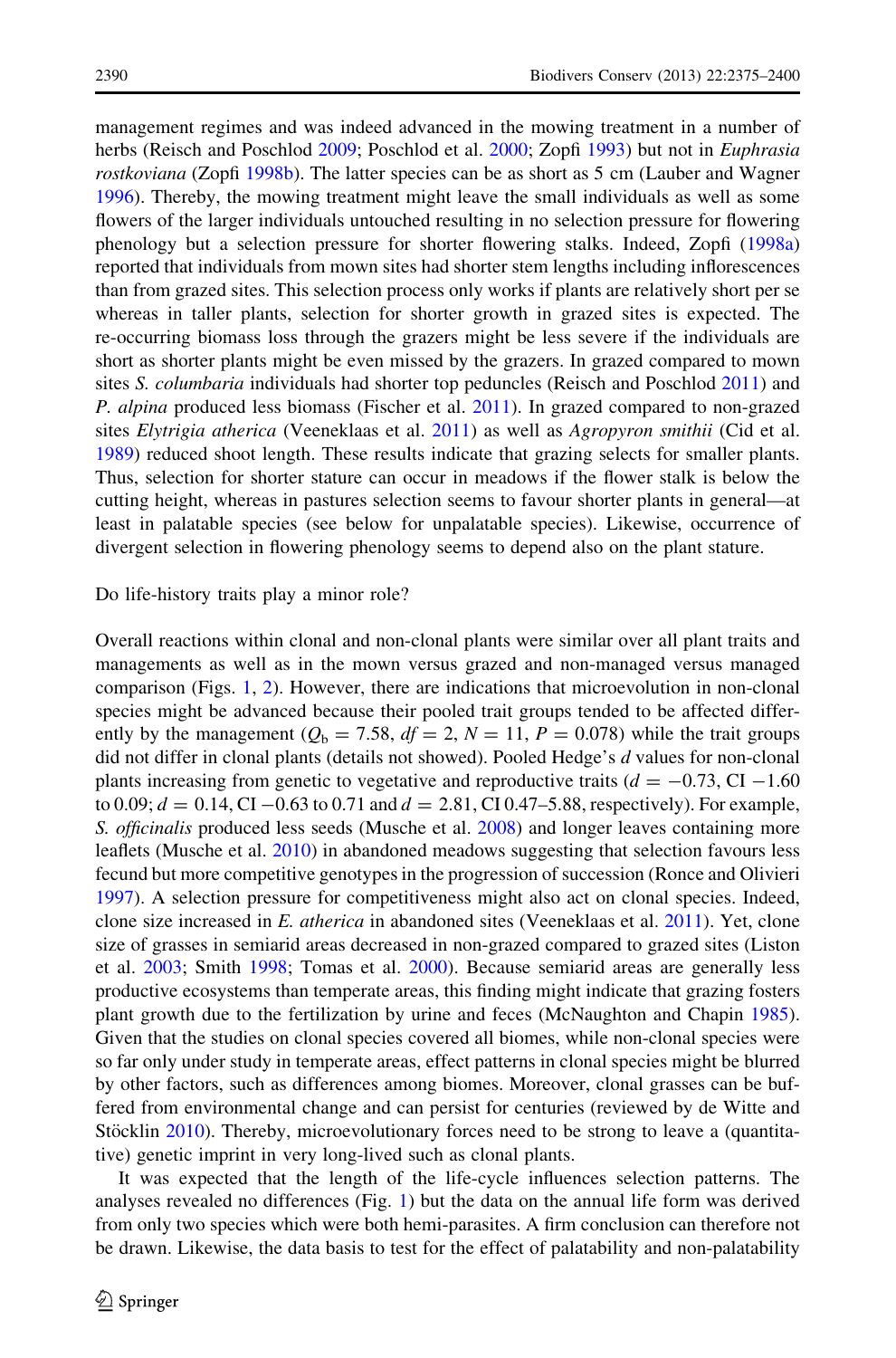was relatively scares. The overall effect sizes did not differ between palatable and nonpalatable species, but some plant traits suggest contradictory selection patterns. Vegetative growth in the toxic Veratrum album increased ca. fourfold in grazed compared to mown sites (Kleijn and Steinger [2002](#page-24-0)) whereas grazing selected for smaller plants in palatable species (Fischer et al. [2011](#page-24-0); Reisch and Poschlod [2011;](#page-25-0) Carman and Briske [1985\)](#page-24-0). Toxicity is one of the most effective defense mechanisms against grazers. Other plant defense strategies are tissue silicification which increased in palatable plants of heavily grazed grasslands (McNaughton et al. [1985](#page-24-0)) or traits associated with defoliation resistance which were selected for in palatable plants of grazed compared to non-grazed areas (Smith [1998;](#page-25-0) Detling and Painter [1983](#page-24-0); Painter et al. [1989\)](#page-25-0). Additionally, nutrient content decreased in plants originating from grazed compared to non-grazed areas indicating lower investment and a reduced value of the tissue for herbivores (Jaramillo and Detling [1988;](#page-24-0) Polley and Detling [1988](#page-25-0)). These examples indicate that selection acts on 'defense' mechanisms in relation to grazing in palatable species. In non-palatable species, there are indications that plant evolution is released from the constraints which palatable species underlay.

# Conclusion

No overall selection patterns were found between different management regimes, even though 60 % of the pooled effect sizes and over 70 % of specific effect sizes suggest that the traits are under microevolutionary influences. Generally, it can be assumed that the authors focused on traits which were expected to differ between the management regimes with heterogeneous directions of the effects on the plant measures. Trade-offs among traits within as well as among the three main trait groups might thereby limit the findings of overall effect patterns. But also at the more specific level when individual traits were compared, no general patterns arose. Likewise, life-history traits had no overall effects. Many more species characteristics such as the pollination syndrome, reproductive mode and competitive ability might influence the outcome of the management. Yet, more studies on within species diversity in contrasting managements are needed to disentangle the different effects. Additionally, the main environmental difference between the investigated sites was assumed to be due to the management, but other, unknown factors might induce a selection pressure too. This might be especially the case in the six species and management combinations, where plants of only one site and plot per management type were investigated, while the other 15 combinations might be less affected by unknown factors (Table [2](#page-5-0)). Thus, the heterogeneous plant reaction might indeed indicate that anthropogenic management, as well as unmanaged grazers, can result in microevolution. Since divergent selection increases within species genetic diversity, the continuation of the different management techniques will contribute to maintain the evolutionary potential of plant species, which is important especially in the face of increasing environmental uncertainties.

Acknowledgments I thank Jaboury Ghazoul, the Subject Editor Camilla Wellstein and the anonymous reviewers for helpful comments on this manuscript.

# Appendix

See Table [3](#page-18-0).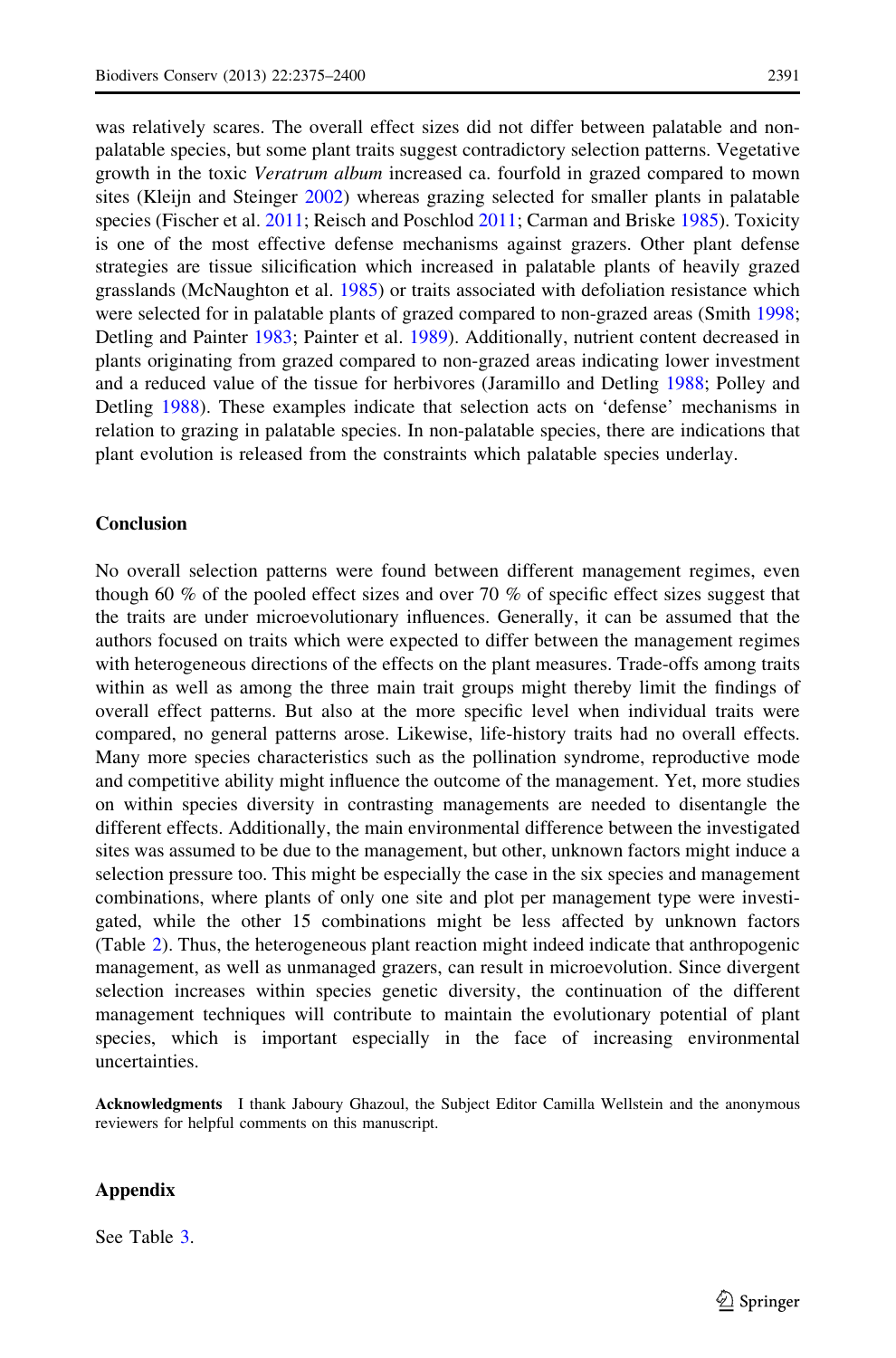<span id="page-18-0"></span>

| specific traits with their respective |         | Table 3 Plant species, management regimes, bias corrected 95 % C1 of pooled effect sizes (Hedge's d) for reproductive, vegetative and genetic diversity traits and the<br>effect size (Hedge's d), variance and CI (estimated as $d \pm 1.96 \times$ sqrt(var)) as well as study sources included in the meta-analyses |             |                                     |                       |                             |           |          |                              |                        |                                 |
|---------------------------------------|---------|------------------------------------------------------------------------------------------------------------------------------------------------------------------------------------------------------------------------------------------------------------------------------------------------------------------------|-------------|-------------------------------------|-----------------------|-----------------------------|-----------|----------|------------------------------|------------------------|---------------------------------|
| Species                               | Genera  | Management                                                                                                                                                                                                                                                                                                             | Trait group | pooled $d$<br>Diff. <sup>a</sup> of | pooled $d$<br>$C1$ of | Specific trait <sup>b</sup> | Hedge's   | Variance | Diff. <sup>a</sup><br>of $d$ | $C1$ of $d$            | References                      |
| Agropyron smithii                     | Poaceae | nma.ma: non-grazed vs.<br>grazed                                                                                                                                                                                                                                                                                       | Repro       | $\vec{\triangledown}$               |                       | <b>AGB</b>                  | $-2.539$  | 0.516    | $\vec{\mathbf{v}}$           | $-1.13$<br>$[-3.95;$   | Cid et al. (1989)               |
|                                       |         |                                                                                                                                                                                                                                                                                                                        | Vegetative  | $\sim$ 0                            | $-8.06$ ;<br>0.081    | <b>AGB</b>                  | $-18.128$ | 10.519   | $\vec{\mathbf{v}}$           | $-11.77$<br>$[-24.48;$ | Painter (1983)<br>Detling and   |
|                                       |         |                                                                                                                                                                                                                                                                                                                        | Vegetative  |                                     |                       | <b>AGBnumber</b>            | 8.946     | 2.751    | $\tilde{\mathbf{z}}$         | 12.20]<br>[5.69;       | Painter (1983)<br>Detling and   |
|                                       |         |                                                                                                                                                                                                                                                                                                                        | Vegetative  |                                     |                       | Pheight                     | $-5.870$  | 1.516    | $\vec{\mathbf{v}}$           | $-3.46$<br>$[-8.28;$   | Cid et al. (1989)               |
|                                       |         |                                                                                                                                                                                                                                                                                                                        | Vegetative  |                                     |                       | leafSizeW                   | $-37.208$ | 43.514   | $\vec{\mathbf{v}}$           | $-24.28$<br>$[-50.14;$ | Painter (1983)<br>Detling and   |
|                                       |         |                                                                                                                                                                                                                                                                                                                        | Vegetative  |                                     |                       | leafSizeL                   | $-40.632$ | 51.842   | $\vec{\mathbf{v}}$           | $-26.52$<br>$[-54.74]$ | Painter (1983)<br>Detling and   |
|                                       |         |                                                                                                                                                                                                                                                                                                                        | Vegetative  |                                     |                       | <b>ALIS</b>                 | $-2.428$  | 0.434    | $\vec{\mathbf{v}}$           | $-1.14$<br>$[-3.72;$   | Painter (1983)<br>Detling and   |
|                                       |         |                                                                                                                                                                                                                                                                                                                        | Vegetative  |                                     |                       | nutCont                     | $-14.431$ | 4.505    | $\vec{\mathbf{v}}$           | $-10.27$<br>$[-18.59;$ | Detling (1988)<br>Polley and    |
| curtipendula var.<br>Bouteloua        | Poaceae | nma.ma: non-grazed vs.<br>grazed                                                                                                                                                                                                                                                                                       | Repro       | $\vec{\mathbf{v}}$                  | $-1.19$<br>$[-2.00;$  | <b>AGB</b>                  | $-2.002$  | 0.038    | $\vec{\mathbf{v}}$           | $-1.62$<br>$[-2.38;$   | Smith et al.<br>(2000)          |
| caespitosa                            |         |                                                                                                                                                                                                                                                                                                                        | Vegetative  | $\sim$ 0                            | $(-0.80;$<br>1.65]    | <b>AGB</b>                  | $-0.992$  | 0.050    | $\vec{\mathbf{v}}$           | $-0.55$<br>$[-1.43;$   | <b>Smith</b> (1998)             |
|                                       |         |                                                                                                                                                                                                                                                                                                                        | Vegetative  |                                     |                       | <b>AGBnumber</b>            | 2.889     | 0.091    | $\tilde{\mathbf{z}}$         | 3.48]<br>[2.30;        | Smith (1998)                    |
|                                       |         |                                                                                                                                                                                                                                                                                                                        | Vegetative  |                                     |                       | <b>BGB</b>                  | 0.481     | 0.046    | $\tilde{\mathbf{z}}$         | 0.901<br>10.06;        | <b>Smith</b> (1998)             |
| <b>Bouteloua</b> grazilis             | Poaceae | nma.ma: non-grazed vs.<br>grazed                                                                                                                                                                                                                                                                                       | Vegetative  | $\vec{\mathbf{v}}$                  | $[-13.86;$<br>$-5.64$ | AGB                         | $-16.848$ | 4.864    | $\vec{\mathbf{v}}$           | $-12.53$<br>$[-21.17;$ | Detling (1988)<br>Jaramillo and |
|                                       |         |                                                                                                                                                                                                                                                                                                                        | Vegetative  |                                     |                       | <b>AGBnumber</b>            | 6.417     | 2.049    | $\tilde{\mathbf{z}}$         | 9.22]<br>[3.61;        | Painter et al.<br>(1989)        |
|                                       |         |                                                                                                                                                                                                                                                                                                                        | Vegetative  |                                     |                       | <b>BGB</b>                  | $-5.190$  | 0.582    | $\vec{\mathbf{v}}$           | $-3.69$<br>$[-6.69;$   | Detling (1988)<br>Jaramillo and |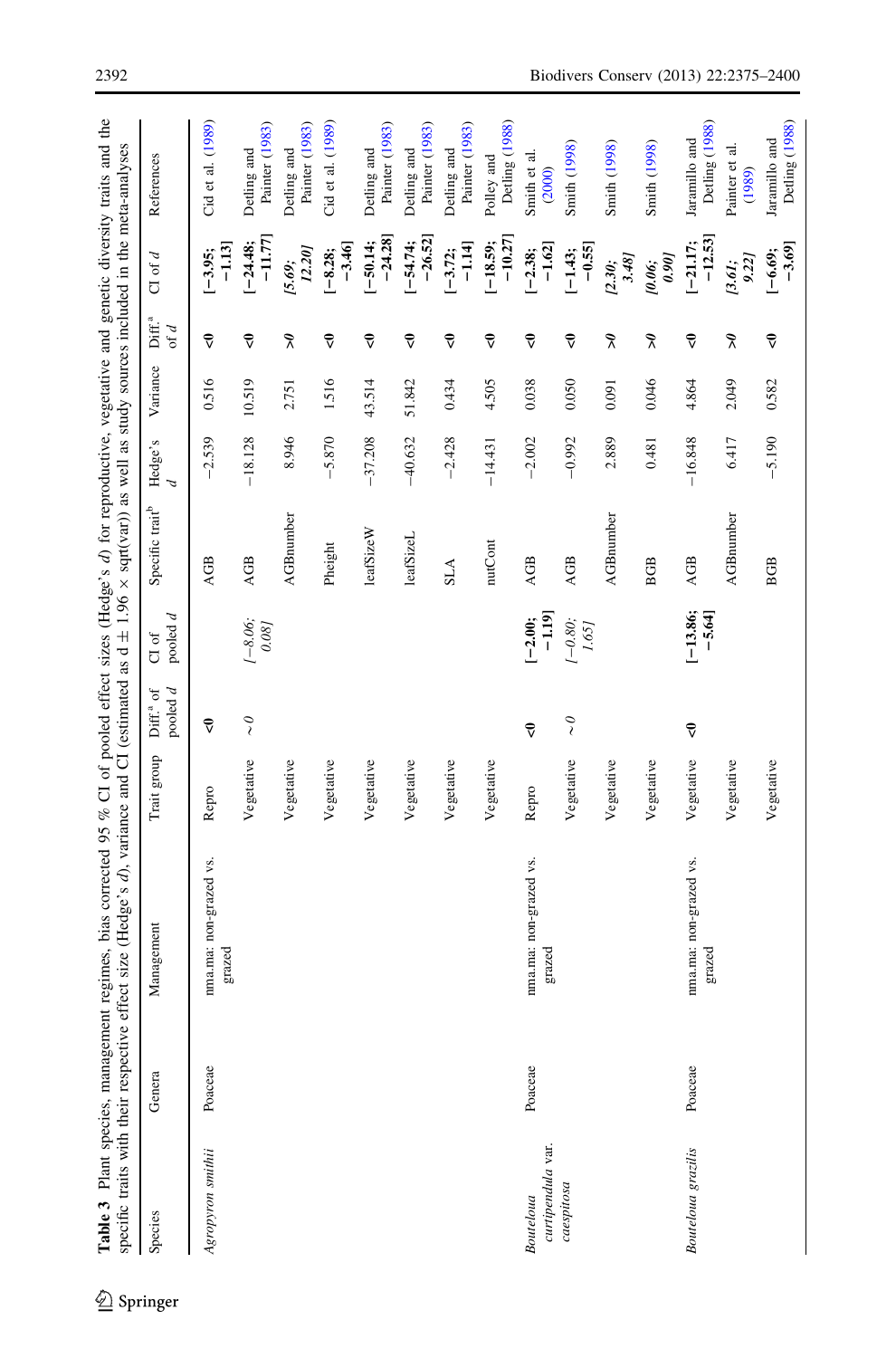| <b>Tamir</b> 2 South Corporation |         |                                             |             |                                         |                            |                             |           |          |                                         |                                 |                                 |
|----------------------------------|---------|---------------------------------------------|-------------|-----------------------------------------|----------------------------|-----------------------------|-----------|----------|-----------------------------------------|---------------------------------|---------------------------------|
| Species                          | Genera  | Management                                  | Trait group | pooled $d$<br>Diff. <sup>a</sup> of     | pooled $d$<br><b>CI</b> of | Specific trait <sup>b</sup> | Hedge's   | Variance | Diff. <sup>a</sup><br>of d              | $C1$ of $d$                     | References                      |
|                                  |         |                                             | Vegetative  |                                         |                            | nutCont                     | $-17.230$ | 5.081    | $\vec{v}$                               | $-12.81$ ]<br>$[-21.65;$        | Detling (1988)<br>Jaramillo and |
| <b>Brachypodium</b><br>pinnatum  | Poaceae | nma.ma: abandoned vs.<br>mown               | genVar      | $\stackrel{\circ}{\scriptstyle\diagup}$ |                            | var                         | $-0.490$  | 0.687    | $\stackrel{\circ}{\scriptstyle\diagup}$ | $[-2.11;$<br>1.13               | Fischer (1998)<br>Schlapfer and |
|                                  |         |                                             | Vegetative  | $\sim$                                  |                            | AGB                         | $-0.100$  | 0.668    | $\sim$                                  | $(-1.70;$<br>$1.50\,\mathrm{J}$ | Fischer (1998)<br>Schlapfer and |
| Briza media                      | Poaceae | Other: old grassland vs.<br>young grassland | genVar      | $\widetilde{\mathcal{R}}$               |                            | var                         | 0.962     | 0.094    | $\tilde{\mathbf{z}}$                    | 1.56]<br>[0.36;                 | Prentice et al.<br>(2006)       |
| Elytrigia atherica               | Poaceae | m.g: mown vs. grazed                        | genVar      | $\vec{\mathbf{v}}$                      | $-1.31$<br>$[-1.85;$       | var                         | $-1.308$  | 0.121    | $\vec{\mathsf{v}}$                      | $-0.63$<br>$[-1.99;$            | Veeneklaas et al.<br>(2011)     |
|                                  |         |                                             | Vegetative  | $\tilde{\mathbf{z}}$                    | $\frac{10.45}{2.71}$       | <b>AGB</b>                  | 3.164     | 0.226    | $\tilde{\mathbf{z}}$                    | 1017<br>[2.23;                  | Veeneklaas et al.<br>(2011)     |
|                                  |         |                                             | Vegetative  |                                         |                            | <b>AGBnumber</b>            | 1.904     | 0.033    | $\tilde{\mathbf{z}}$                    | $\frac{1.55}{2.26}$             | Veeneklaas et al.<br>(2011)     |
|                                  |         |                                             | Vegetative  |                                         |                            | Pheight                     | $-0.070$  | 0.400    | $\sim$                                  | $(-1.31,$<br>1.17               | Veeneklaas et al.<br>(2011)     |
|                                  |         |                                             | Vegetative  |                                         |                            | leafSizeW                   | 1.287     | 0.483    | $\tilde{\zeta}$                         | $1 - 0.07$ ;<br>2.65]           | Veeneklaas et al.<br>(2011)     |
| Elytrigia atherica               | Poaceae | nma.ma: abandoned vs.<br>grazed             | genVar      | $\tilde{\mathbf{z}}$                    | 3.47<br>[2.10;             | var                         | 2.746     | 0.194    | $\widetilde{\mathcal{K}}$               | 3.61)<br>$[1.88;$               | Veeneklaas et al.<br>(2011)     |
|                                  |         |                                             | Vegetative  | $\vec{\mathbf{v}}$                      | $-1.23$<br>$[-7.31;$       | <b>AGB</b>                  | 3.261     | 0.070    | $\tilde{\mathbf{z}}$                    | 3.78<br>[2.744]                 | Veeneklaas et al.<br>(2011)     |
|                                  |         |                                             | Vegetative  |                                         |                            | <b>AGBnumber</b>            | $-1.979$  | 0.041    | $\vec{\mathsf{v}}$                      | $-1.58$<br>$[-2.37;$            | Veeneklaas et al.<br>(2011)     |
|                                  |         |                                             | Vegetative  |                                         |                            | Pheight                     | $-9.709$  | 5.114    | $\vec{\mathbf{v}}$                      | $-5.28$<br>$[-14.14]$           | Veeneklaas et al.<br>(2011)     |
|                                  |         |                                             | Vegetative  |                                         |                            | LeafSizeW                   | $-6.973$  | 2.831    | $\vec{\mathbf{v}}$                      | $[-10.27;$<br>$-3.67$           | Veeneklaas et al.<br>(2011)     |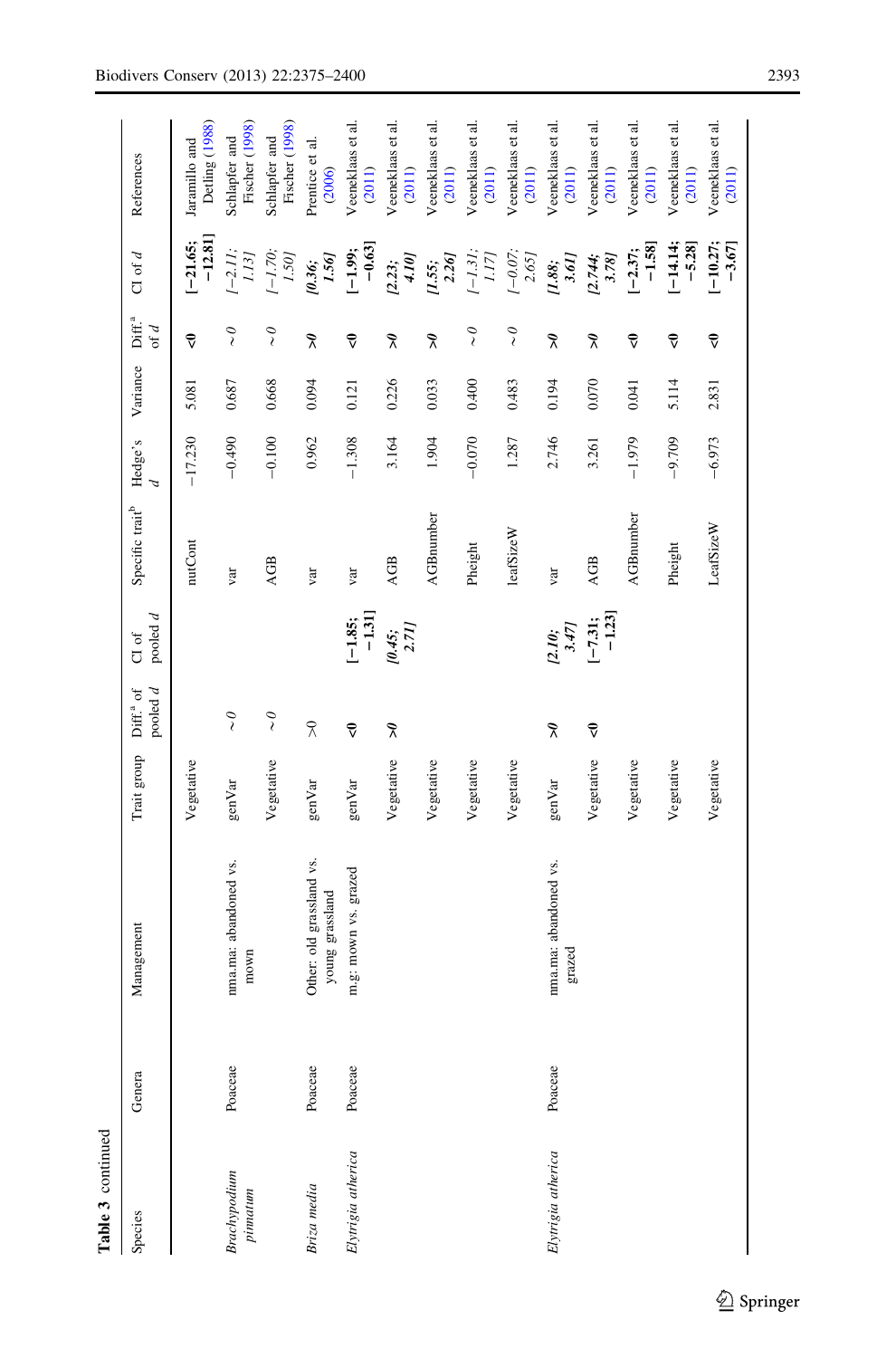| Table 3 continued        |                       |                                          |             |                                         |                                                                                       |                             |              |          |                              |                                                           |                             |
|--------------------------|-----------------------|------------------------------------------|-------------|-----------------------------------------|---------------------------------------------------------------------------------------|-----------------------------|--------------|----------|------------------------------|-----------------------------------------------------------|-----------------------------|
| Species                  | Genera                | Management                               | Trait group | pooled $d$<br>Diff. <sup>a</sup> of     | pooled $d$<br>CI of                                                                   | Specific trait <sup>b</sup> | Hedge's<br>A | Variance | Diff. <sup>a</sup><br>of $d$ | CI of $d$                                                 | References                  |
| rostkoviana<br>Euphrasis | :eae<br>Scrophulariac | m.g: mown vs. grazed                     | Repro       | $\stackrel{\circ}{\scriptstyle\diagup}$ | $\begin{array}{c} \left\{-0.68\right\} \\ \left\{\end{array}$                         | AGB                         | $-1.479$     | 0.038    | $\vec{\mathbf{v}}$           | $-1.10$<br>$[-1.86;$                                      | Zopfi (1998a)               |
|                          |                       |                                          | Repro       |                                         |                                                                                       | Fheight                     | 3.471        | 0.074    | $\tilde{\mathcal{S}}$        | $[2.94;$<br>4.00]                                         | Zopfi (1998a)               |
|                          |                       |                                          | Repro       |                                         |                                                                                       | Pheno                       | $-2.388$     | 0.051    | $\vec{\mathbf{v}}$           | $-1.94$<br>$[-2.83;$                                      | Zopfi (1998b)               |
|                          |                       |                                          | Repro       |                                         |                                                                                       | Establishment               | $-0.400$     | 0.316    | $\tilde{\zeta}$              | $\begin{array}{c} \left(-1.50\right. \\ 0.70 \end{array}$ | Zopfi (1998b)               |
|                          |                       |                                          | Vegetative  | $\stackrel{\circ}{\scriptstyle\diagup}$ | $1 - 1.38$ ;<br>2.72]                                                                 | <b>AGBnumber</b>            | $-4.079$     | 160'0    | $\vec{\mathbf{v}}$           | $-3.49$<br>$[-4.67;$                                      | Zopfi (1998a)               |
|                          |                       |                                          | Vegetative  |                                         |                                                                                       | Pheight                     | 0.105        | 0.030    | $\sim$                       | $(-0.23;$<br>(74)                                         | Zopfi (1998a)               |
| paspaloides<br>Eustachys | Poaceae               | Other: grazed, low vs.<br>grazed, high   | Repro       | $\tilde{\zeta}$                         |                                                                                       | AGB                         | 1.112        | 1.155    | $\tilde{\zeta}$              | $[-0.99; 3.22]$                                           | et al. (1985)<br>McNaughton |
|                          |                       |                                          | Vegetative  | $\sim$                                  | $1 - 5.28$<br>1.38]                                                                   | AGB                         | $-5.285$     | 4.491    | $\vec{\mathbf{v}}$           | $-1.13$<br>$[-9.44;$                                      | et al. (1985)<br>McNaughton |
|                          |                       |                                          | Vegetative  |                                         |                                                                                       | nutCont                     | 1.379        | 1.238    | $\tilde{\zeta}$              | $(-0.80)$<br>3.56]                                        | et al. (1985)<br>McNaughton |
| Festuca campestris       | Poaceae               | nma.ma: non-grazed vs.<br>grazed         | genVar      | $\stackrel{\circ}{\scriptstyle\diagup}$ | $(-0.42;$<br>0.41                                                                     | var, He                     | $-0.583$     | 0.055    | $\vec{\mathbf{v}}$           | $-0.12$<br>$[-1.04;$                                      | Mengli et al.<br>(2005)     |
| Festuca idahoensis       | Poaceae               | nma.ma: non-grazed vs.<br>grazed         | Vegetative  | $\tilde{\mathbf{z}}$                    | 3.12]<br>[1.93;                                                                       | AGB                         | 3.121        | 0.741    | $\tilde{\mathbf{z}}$         | 4.81]<br>[1.43;                                           | iston et al.<br>(2003)      |
| Festuca pratensis        | Poaceae               | Other: fertilized vs. non-<br>fertilized | genVar      | $\widetilde{\lambda}$                   |                                                                                       | var                         | 19.715       | 33.058   | $\tilde{\mathbf{z}}$         | 30.98]<br>[8.45;                                          | Kölliker et al.<br>(1998)   |
|                          |                       |                                          | Vegetative  | $\sim$ 0                                | $\begin{array}{c} \text{--} \text{1.93};\\ \text{--} \text{1.16}\text{)} \end{array}$ | AGB                         | 0.444        | 0.132    | $\sim$                       | $[-0.27;$                                                 | Kölliker et al.<br>(1998)   |
|                          |                       |                                          | Vegetative  |                                         |                                                                                       | <b>AGBnumber</b>            | 1.394        | 0.128    | $\widetilde{\mathcal{L}}$    | [0.69; 2.09]                                              | Kölliker et al.<br>(1998)   |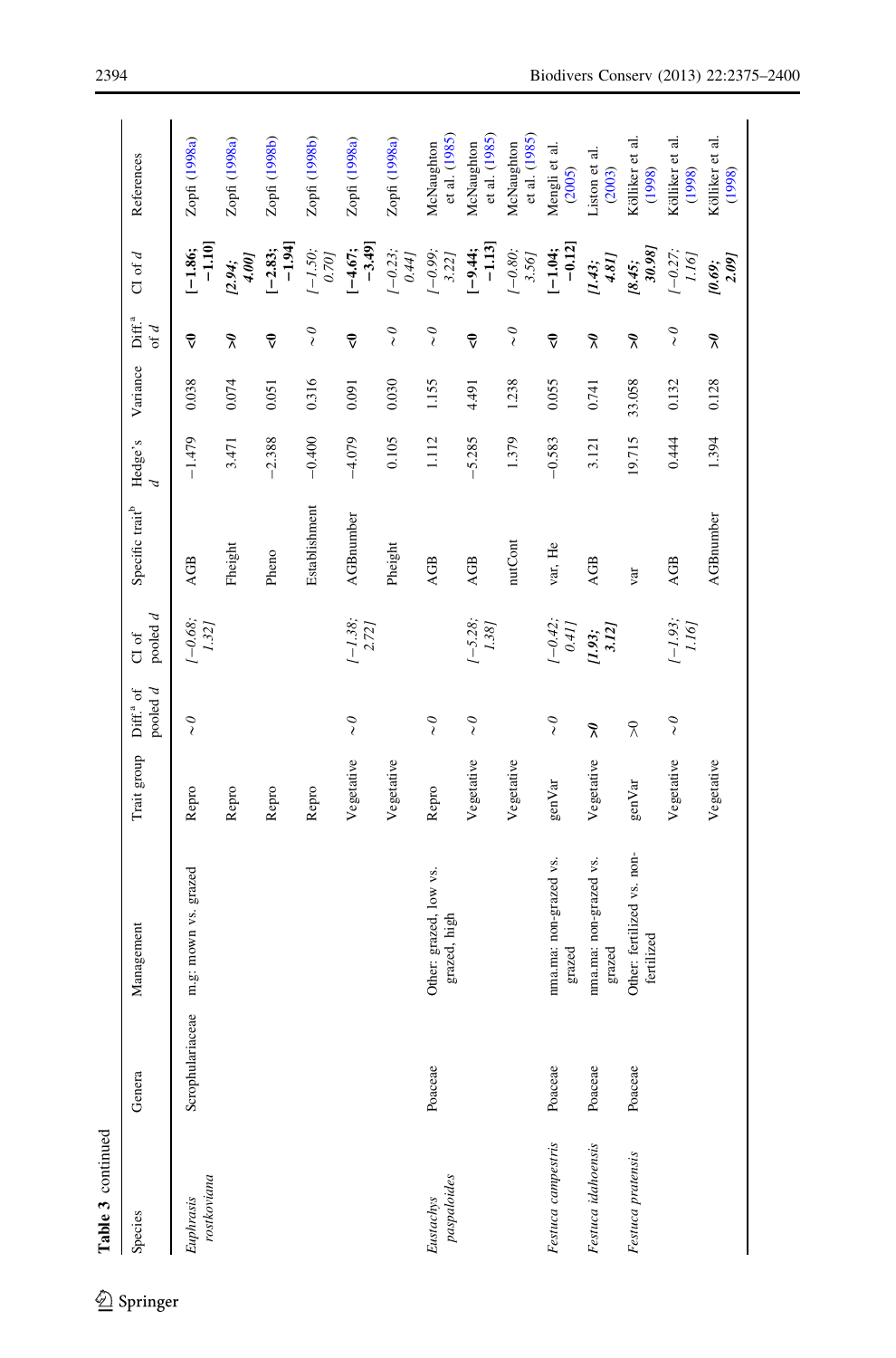| r<br>continue |
|---------------|
|               |
|               |
| Lable         |
|               |

| Table 3 continued            |                  |                                                          |              |                                     |                       |                             |                           |          |                                         |                                                  |                                     |
|------------------------------|------------------|----------------------------------------------------------|--------------|-------------------------------------|-----------------------|-----------------------------|---------------------------|----------|-----------------------------------------|--------------------------------------------------|-------------------------------------|
| Species                      | Genera           | Management                                               | Trait group  | pooled $d$<br>Diff. <sup>a</sup> of | pooled d<br>CI of     | Specific trait <sup>b</sup> | Hedge's<br>$\overline{d}$ | Variance | Diff. <sup>a</sup><br>of $d$            | $C1$ of $d$                                      | References                          |
| Piptochaetium<br>napostaense | Poaceae          | nma.ma: non-grazed vs.<br>grazed                         | Repro        | $\tilde{\mathbf{r}}$                | $[0.93; \\ 1.33]$     | <b>AGB</b>                  | 1.332                     | 0.815    | $\stackrel{\circ}{\scriptstyle\diagup}$ | $(-0.44,$<br>3.10]                               | Tomas et al.<br>(2000)              |
|                              |                  |                                                          | Vegetative   | $\tilde{\mathbf{z}}$                | $[0.49;$<br>2.60]     | AGB                         | 1.009                     | 0.752    | $\sim$ 0                                | $[-0.69; 2.71]$                                  | Tomas et al.<br>(2000)              |
|                              |                  |                                                          | Vegetative   |                                     |                       | <b>AGBnumber</b>            | 3.190                     | 1.515    | $\tilde{\lambda}$                       | $10.78;$ 5.60]                                   | Tomas et al.<br>(2000)              |
|                              |                  |                                                          | Vegetative   |                                     |                       | Pheight                     | 0.224                     | 0.671    | $\sim$ 0                                | $(-1.38,$<br>1.83                                | Tomas et al.<br>(2000)              |
|                              |                  |                                                          | Vegetative   |                                     |                       | <b>BGB</b>                  | 1.322                     | 0.812    | $\sim$ 0                                | $(-0.44,$<br>3.09]                               | Tomas et al.<br>(2000)              |
| Poa alpina                   | Poaceae          | m.g: mown vs. grazed                                     | genVar       | $\%$                                |                       | var                         | 2.227                     | 0.147    | $\tilde{\mathbf{z}}$                    | $\begin{array}{c} [1.48; \\ 2.98] \end{array}$   | Maurer et al.<br>Rudmann-<br>(2007) |
|                              |                  |                                                          | Heritability | $\tilde{\mathbf{z}}$                | 4.55]<br>[3.64;       | Heritability                | 4.549                     | 0.297    | $\tilde{\lambda}$                       | $[3.48;$<br>$5.62]$                              | Fischer et al.<br>(2011)            |
|                              |                  |                                                          | Repro        | $\tilde{\mathbf{z}}$                | [8.52; 9.22]          | <b>AGB</b>                  | 9.217                     | 0.092    | $\tilde{\lambda}$                       | 9.81<br>[8.622;                                  | Fischer et al.<br>(2011)            |
|                              |                  |                                                          | Vegetative   | $\vec{\mathsf{v}}$                  | $-3.98$<br>$[-9.41;$  | <b>AGB</b>                  | $-3.978$                  | 0.024    | $\vec{\mathbf{v}}$                      | $-3.68$<br>$[-4.28;$                             | Fischer et al.<br>(2011)            |
| Poa alpina                   | Poaceae          | fertilized grazed pastures<br>Other: fertilized vs. non- | Repro        | $\vec{\mathbf{v}}$                  | $[-2.15;$<br>$-0.53]$ | <b>AGB</b>                  | $-0.534$                  | 0.009    | $\vec{\mathbf{v}}$                      | $-0.34$<br>$[-0.72;$                             | Fischer et al.<br>(2011)            |
|                              |                  |                                                          | Vegetative   | $\vec{\mathbf{v}}$                  | $[-3.39;$<br>$-2.24]$ | <b>AGB</b>                  | $-3.471$                  | 0.018    | $\vec{\mathbf{v}}$                      | $-3.21$<br>$[-3.73;$                             | Fischer et al.<br>(2011)            |
| Ranunculus acris             | Ranunculaceae    | Other: mown, low vs.<br>mown, high                       | genVar       | $\widehat{\mathbf{v}}$              |                       | var                         | $-1.597$                  | 0.528    | $\vec{\mathsf{v}}$                      | $[-3.02;$<br>$-0.17]$                            | Odat et al.<br>(2004)               |
| alectorolophus<br>Rhinanthus | Scrophulariaceae | m.g: mown vs. grazed                                     | Repro        | $\tilde{\lambda}$                   | 16.96]<br>[0.34]      | <b>AGB</b>                  | 4.499                     | 2.354    | $\tilde{\lambda}$                       | $[1.49;$<br>7.51]                                | Zopfi (1993)                        |
|                              |                  |                                                          | Repro        |                                     |                       | Pheno                       | 20.206                    | 0.579    | $\tilde{\lambda}$                       | $\begin{array}{c} [18.71; \\ 21.70] \end{array}$ | Zopfi (1993)                        |
|                              |                  |                                                          | Repro        |                                     |                       | Establishment               | $-0.770$                  | 0.716    | $\stackrel{\circ}{\scriptstyle\diagup}$ | $\begin{array}{c} [-2.43; 0.89] \end{array}$     | Zopfi (1993)                        |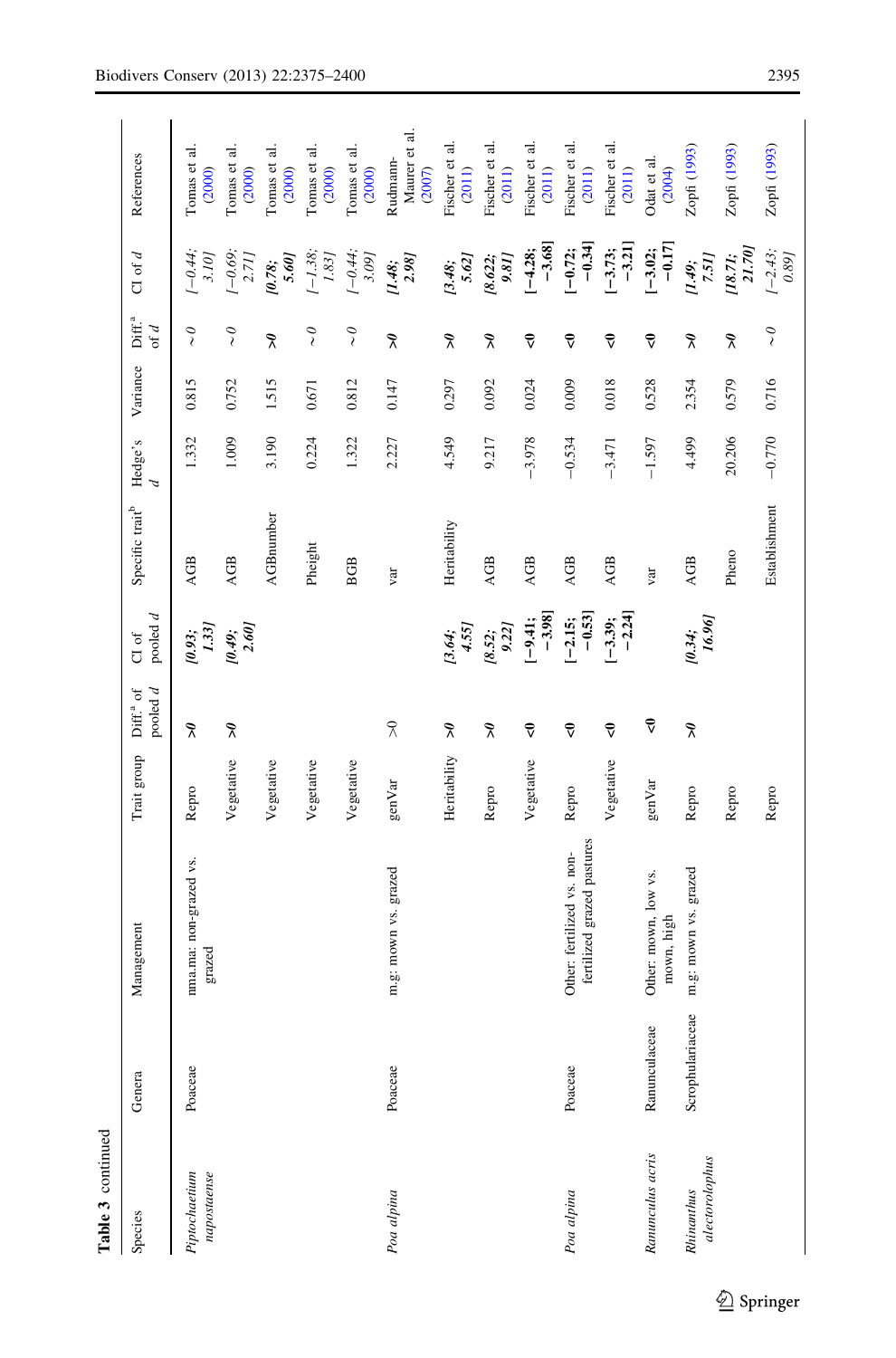| Table 3 continued                |             |                               |             |                                         |                                                               |                             |                           |          |                                         |                                                |                                  |
|----------------------------------|-------------|-------------------------------|-------------|-----------------------------------------|---------------------------------------------------------------|-----------------------------|---------------------------|----------|-----------------------------------------|------------------------------------------------|----------------------------------|
| Species                          | Genera      | Management                    | Trait group | pooled $d$<br>Diff. <sup>a</sup> of     | pooled $d$<br>CI of                                           | Specific trait <sup>b</sup> | Hedge's<br>$\overline{d}$ | Variance | Diff. <sup>a</sup><br>of $d$            | $C1$ of $d$                                    | References                       |
|                                  |             |                               | Vegetative  | $\stackrel{\circ}{\scriptstyle\diagup}$ | $\begin{array}{c} -2.62 \\ 2.61 \end{array}$                  | <b>AGBnumber</b>            | 10.993                    | 10.738   | $\tilde{\mathbf{z}}$                    | 17.42]<br>[4.57;                               | Zopfi (1993)                     |
|                                  |             |                               | Vegetative  |                                         |                                                               | Pheight                     | $-1.951$                  | 0.984    | $\vec{\mathbf{v}}$                      | $[-3.90;$<br>$-0.01]$                          | Zopfi (1993)                     |
|                                  |             |                               | Vegetative  |                                         |                                                               | leafSizeW                   | $-0.250$                  | 0.672    | $\tilde{\zeta}$                         | $1 - 1.86$ ;<br>1.361                          | Zopfi (1993)                     |
|                                  |             |                               | Vegetative  |                                         |                                                               | leafSizeL                   | $-1.127$                  | 0.773    | $\sim$ 0                                | $\begin{array}{c} -2.85 \\ 0.60 \end{array}$   | Zopfi (1993)                     |
| Sanguisorba<br>of the initial is | Rosaceae    | nma.ma: abandoned vs.<br>mown | genVar      | $\stackrel{\circ}{\scriptstyle\diagup}$ |                                                               | var                         | 0.086                     | 0.167    | $\sim$ $\!$                             | $\begin{array}{c} -0.71; \\ 0.89 \end{array}$  | Musche et al.<br>(2008)          |
|                                  |             |                               | Repro       | $\tilde{\lambda}$                       | $[4.60;$<br>7.27]                                             | AGB                         | 7.271                     | 1.268    | $\tilde{\lambda}$                       | [5.06; 9.48]                                   | Musche et al.<br>(2008)          |
|                                  |             |                               | Repro       |                                         |                                                               | Establishment               | 4.596                     | 0.607    | $\tilde{\mathbf{z}}$                    | 6.12]<br>[3.07;                                | Musche et al.<br>(2008)          |
|                                  |             |                               | Vegetative  | $\sim$                                  | $\begin{array}{c} \left\{ -3.30 \right\} \\ 1.21 \end{array}$ | <b>AGB</b>                  | 0.000                     | 0.019    | $\sim$ 0                                | $\begin{array}{c} -0.27; \\ 0.271 \end{array}$ | Musche et al.<br>(2010)          |
|                                  |             |                               | Vegetative  |                                         |                                                               | <b>AGBnunber</b>            | $-3.158$                  | 0.042    | ₹                                       | $-2.76$<br>$[-3.56;$                           | Musche et al.<br>(2010)          |
|                                  |             |                               | Vegetative  |                                         |                                                               | leafSizeW                   | 2.424                     | 0.032    | $\tilde{\mathbf{z}}$                    | 2.78<br>[2.07;                                 | Musche et al.<br>(2010)          |
|                                  |             |                               | Vegetative  |                                         |                                                               | leafSizeL                   | $-3.436$                  | 0.046    | $\vec{\mathbf{v}}$                      | $-3.01$<br>$[-3.86;$                           | Musche et al.<br>(2010)          |
| Scabiosa columbaria              | Dipsacaceae | m.g: mown vs. grazed          | genVar      | $\vec{\mathbf{v}}$                      | $[-2.66;$<br>-0.070]                                          | var                         | $-0.070$                  | 0.031    | $\tilde{\zeta}$                         | $(-0.42;$<br>0.28j                             | Reisch and<br>Poschlod<br>(2009) |
|                                  |             |                               | Repro       | $\sim$ $\!$                             |                                                               | AGB                         | 0.079                     | 0.334    | $\stackrel{\circ}{\scriptstyle\diagup}$ | $\frac{1-1.05}{1.21}$                          | Reisch and<br>Poschlod<br>(2011) |
|                                  |             |                               | Repro       |                                         |                                                               | Fheight                     | $-2.918$                  | 0.688    | $\vec{\mathbf{v}}$                      | $[-4.54;$<br>-1.29]                            | Reisch and<br>Poschlod<br>(2011) |

<sup>2</sup> Springer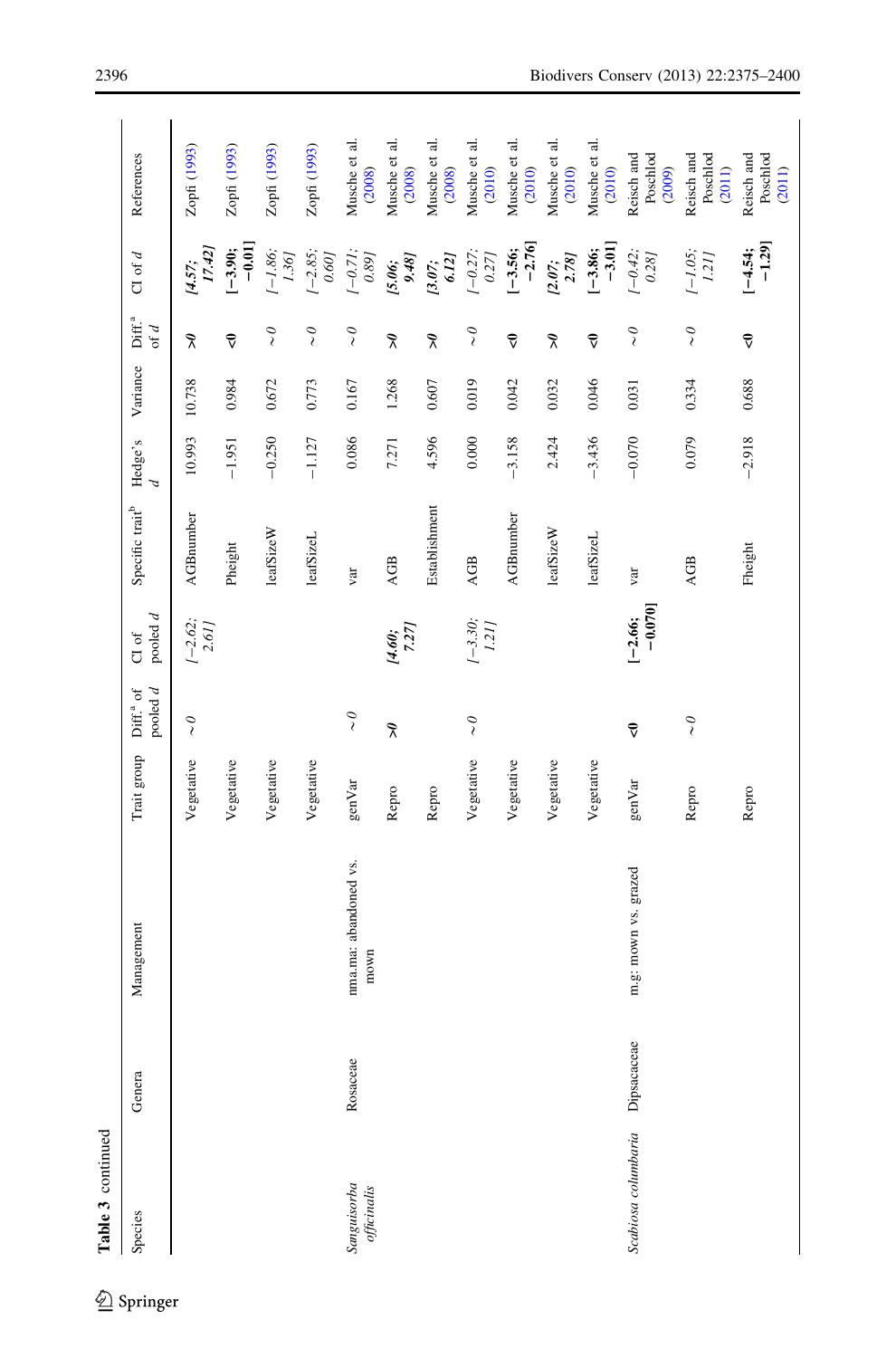| Ì<br>himina<br>ï |
|------------------|
|                  |

| Table 3 continued               |               |                                                                                                                                                                                                                                                                                                                                         |             |                                     |                                                            |                             |              |          |                                             |                                                                                    |                                    |
|---------------------------------|---------------|-----------------------------------------------------------------------------------------------------------------------------------------------------------------------------------------------------------------------------------------------------------------------------------------------------------------------------------------|-------------|-------------------------------------|------------------------------------------------------------|-----------------------------|--------------|----------|---------------------------------------------|------------------------------------------------------------------------------------|------------------------------------|
| Species                         | Genera        | Management                                                                                                                                                                                                                                                                                                                              | Trait group | pooled $d$<br>Diff. <sup>a</sup> of | pooled $d$<br>$\sigma$                                     | Specific trait <sup>b</sup> | Hedge's<br>P | Variance | Diff. <sup>a</sup><br>of $d$                | $C1$ of $d$                                                                        | References                         |
|                                 |               |                                                                                                                                                                                                                                                                                                                                         | Repro       |                                     |                                                            | Pheno                       | 3.407        | 0.095    | $\tilde{\mathbf{z}}$                        | 1.01]<br>[2.80;                                                                    | Reisch and<br>Poschlod<br>(2009)   |
|                                 |               |                                                                                                                                                                                                                                                                                                                                         | Vegetative  | $\tilde{\mathbf{z}}$                | $\begin{array}{c} \text{\emph{10.05}};\\ 0.31 \end{array}$ | AGB                         | 0.309        | 0.337    | $\stackrel{\circ}{\scriptstyle\diagdown\,}$ | $1 - 0.83$ ;<br>$1.45$ ]                                                           | Poschlod<br>Reisch and<br>(2011)   |
|                                 |               |                                                                                                                                                                                                                                                                                                                                         | Vegetative  |                                     |                                                            | Pheight                     | 0.048        | 0.333    | $\sim$ 0                                    | $\begin{array}{c} \textit{I}-\textit{I.08};\\ \textit{I.18}\textit{J} \end{array}$ | Reisch and<br>Poschlod<br>(2011)   |
| scoparium var.<br>Schizachyrium | Poaceae       | nma.ma: non-grazed vs.<br>grazed                                                                                                                                                                                                                                                                                                        | Repro       | $\tilde{\zeta}$                     |                                                            | AGB                         | $-0.241$     | 0.048    | $\widetilde{\phantom{a}}$                   | $(-0.67)$<br>0.19]                                                                 | Briske (1985)<br>Carman and        |
| $frequencies$                   |               |                                                                                                                                                                                                                                                                                                                                         | Vegetative  | $\widetilde{\zeta}$                 | $[-1.50; 2.60]$                                            | <b>AGB</b>                  | $-1.332$     | 0.058    | $\vec{\mathbf{v}}$                          | $-0.86$<br>$[-1.80;$                                                               | <b>Briske</b> (1985)<br>Carman and |
|                                 |               |                                                                                                                                                                                                                                                                                                                                         | Vegetative  |                                     |                                                            | <b>AGBnumber</b>            | 1.203        | 0.056    | $\tilde{\mathbf{z}}$                        | 1.67]<br>10.74;                                                                    | Briske (1985)<br>Carman and        |
|                                 |               |                                                                                                                                                                                                                                                                                                                                         | Vegetative  |                                     |                                                            | leafSizeW                   | 5.698        | 0.241    | $\widetilde{\mathcal{K}}$                   | 6.66]<br>[4.74]                                                                    | Briske (1985)<br>Carman and        |
|                                 |               |                                                                                                                                                                                                                                                                                                                                         | Vegetative  |                                     |                                                            | leafSizeL                   | $-1.511$     | 0.061    | $\vec{\mathsf{v}}$                          | $-1.03$<br>$[-2.00;$                                                               | <b>Briske</b> (1985)<br>Carman and |
|                                 |               |                                                                                                                                                                                                                                                                                                                                         | Vegetative  |                                     |                                                            | <b>SLA</b>                  | $-1.216$     | 0.056    | $\vec{\mathbf{v}}$                          | $-0.75$<br>$[-1.68;$                                                               | Briske (1985)<br>Carman and        |
| Veratrum album                  | Melanthiaceae | m.g: mown vs. grazed                                                                                                                                                                                                                                                                                                                    | Vegetative  | $\tilde{\mathbf{z}}$                | $[7.66;$<br>21.85]                                         | AGB                         | 21.847       | 0.327    | $\widetilde{\mathcal{L}}$                   | 22.97]<br>[20.73;                                                                  | Kleijn and<br>Steinger<br>(2002)   |
|                                 |               |                                                                                                                                                                                                                                                                                                                                         | Vegetative  |                                     |                                                            | <b>AGBnumber</b>            | 7.657        | 0.145    | $\tilde{\mathbf{z}}$                        | 8.40<br>[6.91;                                                                     | Kleijn and<br>Steinger<br>(2002)   |
|                                 |               | <sup>a</sup> Diff. indicates if zero is included within CI and thus, if d differs from zero: bold (d < 0), tialic (d ~ 0), normal (d > 0). If only one trait was available in a trait group, the CI of the trait group<br>In a company of the CII of the second condition of the set in the set indicated in the column of the enclosed |             |                                     |                                                            |                             |              |          |                                             |                                                                                    |                                    |

<sup>b</sup> Explanations for abbreviations are given in Table Explanations for abbreviations are given in Table [1](#page-4-0)

corresponds to the CI of the respective specific trait and is not indicated in the column of the pooled d

corresponds to the CI of the respective specific trait and is not indicated in the column of the pooled d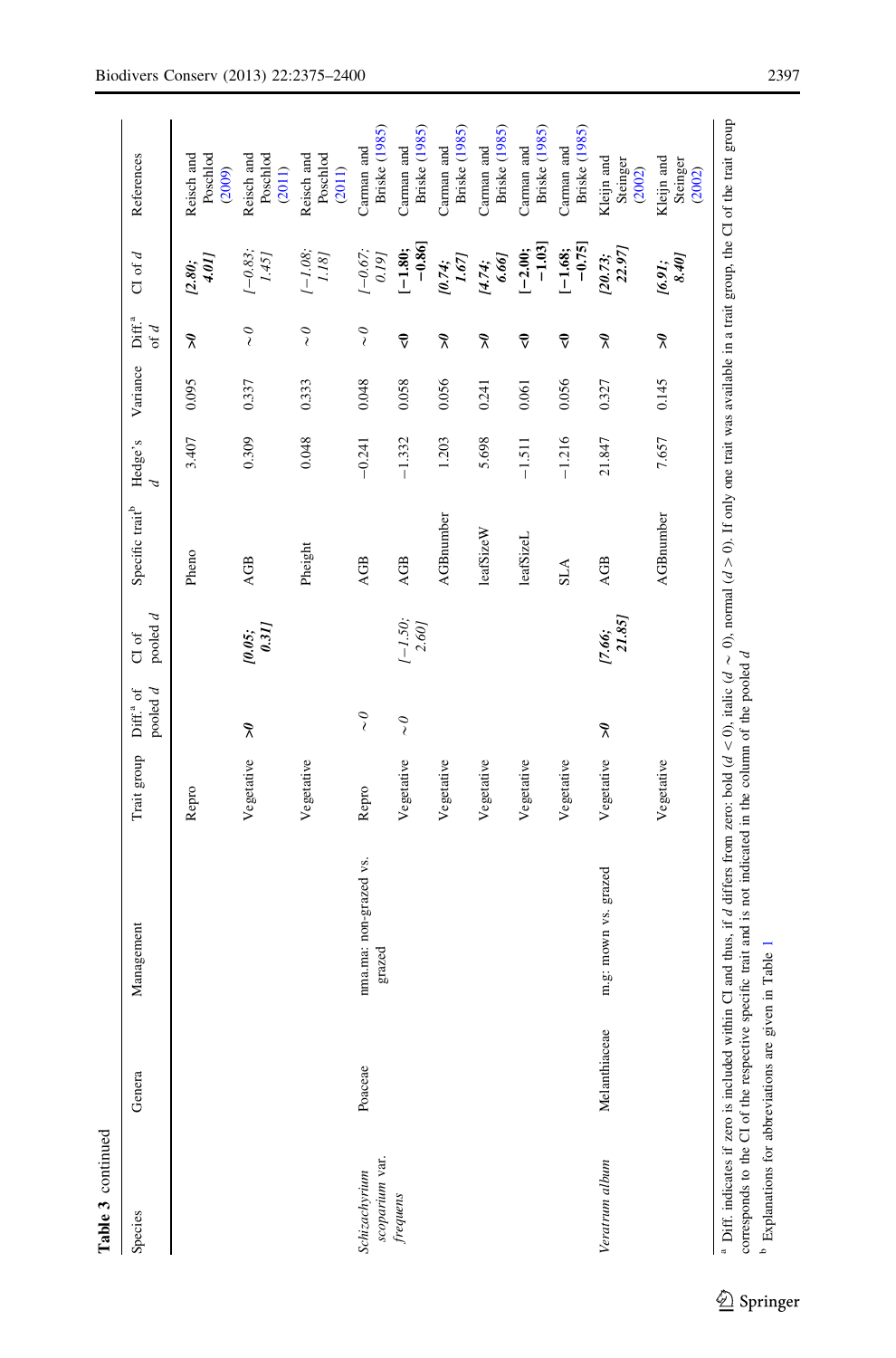## <span id="page-24-0"></span>**References**

- Ashley MV, Willson MF, Pergams ORW, O'Dowd DJ, Gende SM, Brown JS (2003) Evolutionarily enlightened management. Biol Conserv 111(2):115–123
- Bätzing W (2003) Die Alpen Geschichte und Zukunft einer europäischen Kulturlandschaft. C.H. Beck, München
- Bone E, Farres A (2001) Trends and rates of microevolution in plants. Genetica 112:165–182
- Callaghan TV, Emannualson U (1985) Population structure and processes of tundra plants and vegetation. In: White J (ed) The population structure of vegetation. Junk, Dodrecht, pp 399–439
- Carman JG, Briske DD (1985) Morphologic and allozymic variation between long-term grazed and nongrazed populations of the bunchgrass Schizachyrium scoparium var. frequens. Oecologia 66(3):332–337
- Cid MS, Detling JK, Brizuela MA, Whicker AD (1989) Patterns in grass silicification—response to grazing history and defoliation. Oecologia 80(2):268–271
- de Witte LC, Stöcklin J (2010) Longevity of clonal plants: why it matters and how to measure it. Ann Bot 106(6):859–870
- Detling JK, Painter EL (1983) Defoliation responses of western wheatgrass populations with diverse histories of prairie dog grazing. Oecologia 57(1–2):65–71
- Fischer M, Stöcklin J (1997) Local extinctions of plants in remnants of extensively used calcareous grasslands 1950–1985. Conserv Biol 11(3):727–737
- Fischer M, Rudmann-Maurer K, Weyand A, Stocklin J (2008) Agricultural land use and biodiversity in the Alps—how cultural tradition and socioeconomically motivated changes are shaping grassland biodiversity in the Swiss Alps. Mt Res Dev 28(2):148–155
- Fischer M, Weyand A, Rudmann-Maurer K, Stöcklin J (2011) Adaptation of Poa alpina to altitude and land use in the Swiss Alps. Alp Bot 121(2):91–105
- Fu YB, Thompson D, Willms W, Mackay M (2005) Long-term grazing effects on genetic variability in mountain rough fescue. Rangel Ecol Manag 58(6):637–642
- Gurevitch J, Hedges LV (1999) Statistical issues in ecological meta-analyses. Ecology 80(4):1142–1149
- Jaramillo VJ, Detling JK (1988) Gazing history, defoliation, and competition—effects on shortgrass production and nitrogen accumulation. Ecology 69(5):1599–1608
- Kleijn D, Steinger T (2002) Contrasting effects of grazing and hay cutting on the spatial and genetic population structure of Veratrum album, an unpalatable, long-lived, clonal plant species. J Ecol 90(2):360–370
- Kölliker R, Stadelmann FJ, Reidy B, Nosberger J (1998) Fertilization and defoliation frequency affect genetic diversity of Festuca pratensis Huds. in permanent grasslands. Mol Ecol 7(11):1557–1567
- Lachat T, Blaser F, Bösch R, Bonnard L, Gimmi U, Grünig A, Roulier C, Sirena G, Stöcklin J, Volkart G (2010) Verlust wertvoller Lebensräume. In: Lachat T, Pauli D, Gonseth Y et al. (eds) Wandel der Biodiversität in der Schweiz seit 1900—Ist die Talsohle erreicht? Zürich, Bristol Stiftung, Haupt, Bern, Stuttgart, Wien, pp 22–63
- Lauber K, Wagner G (1996) Flora helvetica. Haupt, Bern
- Leimu R, Fischer M (2008) A meta-analysis of local adaptation in plants. PLoS One 3(12):e4010
- Leimu R, Mutikainen P, Koricheva J, Fischer M (2006) How general are positive relationships between plant population size, fitness and genetic variation? J Ecol 94(5):942–952
- Light RJ, Pillemer DB (1984) Summing up: the science of reviewing research. Harvard University Press, Cambridge
- Liston A, Wilson BL, Robinson WA, Doescher PS, Harris NR, Svejcar T (2003) The relative importance of sexual reproduction versus clonal spread in an aridland bunchgrass. Oecologia 137(2):216–225
- McNaughton SJ, Chapin FS (1985) Effects of phosphorous nutrition and defoliation on C-4 graminoids from the Serengeti plains. Ecology 66(5):1617–1629
- McNaughton SJ, Tarrants JL, McNaughton MM, Davis RH (1985) Silica as a defense against herbivory and a growth promotor in African grasses. Ecology 66(2):528–535
- Mengli Z, Willms WD, Bing H, Laroche A (2005) Effects of heavy grazing pressure on the random amplified polymorphic DNA marker diversity of mountain rough fescue (Festuca campestris Rydb.) in south western Alberta. Can J Plant Sci 85(3):623–629
- Musche M, Settele J, Durka W (2008) Genetic population structure and reproductive fitness in the plant Sanguisorba officinalis in populations supporting colonies of an endangered Maculinea butterfly. Int J Plant Sci 169(2):253–262
- Musche M, Settele J, Durka W (2010) Performance and response to defoliation of Sanguisorba officinalis (Rosaceae) seedlings from mown and successional habitats. Botany 88(7):691–697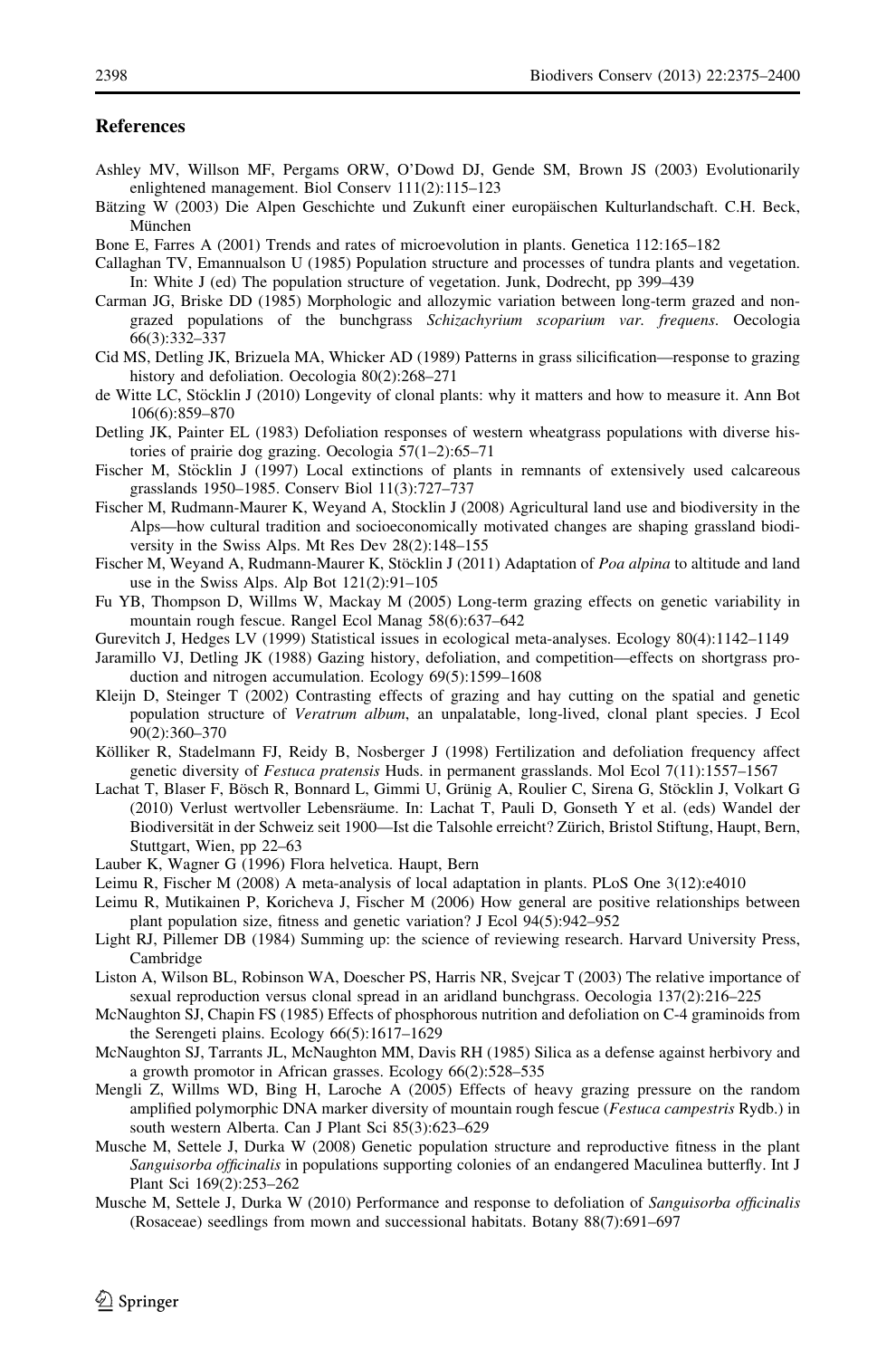- <span id="page-25-0"></span>Norton-Griffiths M (1979) The influence of grazing, browsing and fire on the vegetation dynamics of the Serengeti. In: Sinclair ARE, Norton-Griffiths M (eds) Serengeti: dynamics of an ecosystem. University Chicago Press, Chicago, pp 310–352
- Odat N, Jetschke G, Hellwig FH (2004) Genetic diversity of Ranunculus acris L. (Ranunculaceae) populations in relation to species diversity and habitat type in grassland communities. Mol Ecol 13(5):1251–1257
- Painter EL, Detling JK, Steingraeber DA (1989) Grazing history, defoliation, and frequency-dependent competition—effects on two North-American grasses. Am J Bot 76(9):1368–1379
- Palmer AR (1999) Detecting publication bias in meta-analyses: a case study of fluctuating asymmetry and sexual selection. Am Nat 154:220–233
- Pico FX, van Groenendael J (2007) Large-scale plant conservation in European semi-natural grasslands: a population genetic perspective. Divers Distrib 13(6):920–926
- Polley HW, Detling JK (1988) Herbivory tolerance of Agropyron smithii populations with different grazing histories. Oecologia 77(2):261–267
- Poschlod P, WallisDeVries MF (2002) The historical and socioeconomic perspective of calcareous grasslands—lessons from the distant and recent past. Biol Conserv 104(3):361–376
- Poschlod P, Dannenmann A, Kahmen S, Melzheimer V, Biedermann H, Mengel C, Neugebauer KR, Pantle I (2000) Genes in the landscape—change in central European land use and its impact on genetic diversity of plants. Schriftenreihe fu¨r Vegetationskunde, Bundesamt fu¨r Naturschutz, Bonn 32:111–127
- Pott R (1996) Die Entwicklungsgeschichte und Verbreitung xerothermer Vegetationseinheiten in Mitteleuropa under dem Einfluss des Menschen. Tuexenia 16:337–369
- Prentice HC, Lonn M, Rosquist G, Ihse M, Kindstrom M (2006) Gene diversity in a fragmented population of Briza media: grassland continuity in a landscape context. J Ecol 94(1):87–97
- Reisch C, Poschlod P (2009) Land use affects flowering time: seasonal and genetic differentiation in the grassland plant Scabiosa columbaria. Evol Ecol 23(5):753–764
- Reisch C, Poschlod P (2011) Morphology and phenology of Scabiosa columbaria from mown and grazed habitats—results of a simulation experiment. Flora 206(10):887–891
- Reznick DN, Ghalambor CK (2001) The population ecology of contemporary adaptations: what empirical studies reveal about the conditions that promote adaptive evolution. Genetica 112:183–198
- Ronce O, Olivieri I (1997) Evolution of reproductive effort in a metapopulation with local extinctions and ecological succession. Am Nat 150(2):220–249
- Rosenberg MS, Adams DC, Gurewitch J (1999) MetaWin: statistical software for meta-analysis, vol version 2.0. Sinauer Associates, Sunderland
- Rosenthal R (1979) The ''file-drawer problem'' and tolerance for null results. Psychol Bull 86:638–641
- Rudmann-Maurer K, Weyand A, Fischer M, Stöcklin J (2007) Microsatellite diversity of the agriculturally important alpine grass Poa alpina in relation to land use and natural environment. Ann Bot 100(6):1249–1258
- Savolainen O (2011) The genomic basis of local climatic adaptation. Science 333(6052):49–50
- Schlapfer F, Fischer M (1998) An isozyme study of clone diversity and relative importance of sexual and vegetative recruitment in the grass Brachypodium pinnatum. Ecography 21(4):351–360
- Schmid B (1990) Some ecological and evolutionary consequences of modular organization and clonal growth in plants. Evol Trends Plants 4(1):25–34
- Silvertown J, Charlesworth D (2001) Introduction to plant population biology, 4th edn. Blackwell Science, Oxford, UK
- Smith SE (1998) Variation in response to defoliation between populations of Bouteloua curtipendula var. caespitosa (Poaceae) with different livestock grazing histories. Am J Bot 85(9):1266–1272
- Smith SE, Mosher R, Fendenheim D (2000) Seed production in sideoats grama populations with different grazing histories. J Range Manage 53(5):550–555
- Smith SE, Arredondo T, Aguiar M, Huber-Sannwald E, Alpuche A, Aguado A, Grageda OA, Halbrook K, Bottini C (2009) Fine-scale spatial genetic structure in perennial grasses in three environments. Rangel Ecol Manag 62(4):356–363
- Stöcklin J, Bosshard A, Klaus G, Rudmann-Maurer K, Fischer M (2007) Landnutzung und biologische Vielfalt in the Alpen—Thematische Synthese zum Forschungsschwerpunkt II ''Land- und Forstwirtschaft im alpinen Lebensraum'' des Nationalen Forschungsprogramms NFP 48 ''Landschaften und Lebensräume der Alpen" des Schweizerischen Nationalfonds SNF. vdf Hochschulverlag AG, Zürich, Switzerland
- Tomas MA, Carrera AD, Poverene M (2000) Is there any genetic differentiation among populations of Piptochaetium napostaense (Speg.) Hack (Poaceae) with different grazing histories? Plant Ecol 147(2):227–235